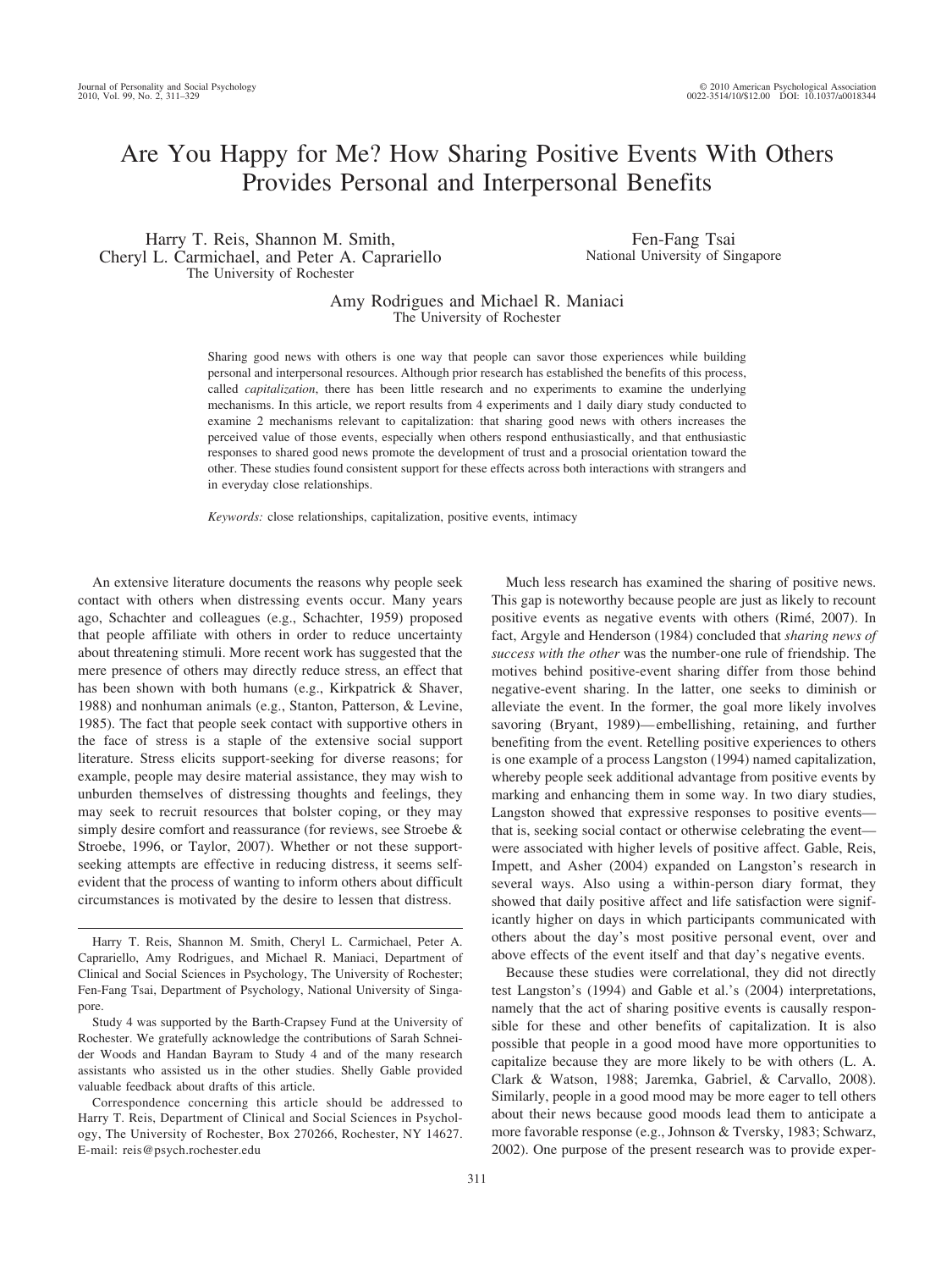imental tests of the hypothesis that the act of telling another person about personal good fortune is causally responsible for some of the benefits associated with capitalization. A daily diary study was also conducted to determine whether these findings generalized to everyday life.

A second purpose of these studies was closer examination of the social context of recounting good news. For example, to what extent does the listener's response matter? In both dating and married samples, Gable et al. (2004) found that relationship wellbeing was higher among individuals who believed that their partners generally respond to capitalization attempts with active enthusiasm. Also, using a laboratory observation paradigm, Gable, Gonzaga, and Strachman (2006) showed that positive partner responses to capitalization attempts (as rated by the individual or independent observers) were associated with higher relationship well-being. Because these studies were correlational, however, they did not address the hypothesis of whether a positive response is causally responsible for the relational benefits of capitalization.

### **Capitalization Builds Personal Resources**

Langston (1994) proposed three marking functions of capitalization attempts: "to make the events more memorable to the self, to let others know about them, and to maximize their significance" (p. 1123). Gable and Reis (in press) proposed a theoretical model of the capitalization process in which these three functions each and in combination contribute to the affective and relational benefits of capitalization. Gable et al. (2004) evaluated the first of these, finding that positive events were significantly more memorable when a larger number of others had been told about them. The other two hypothesized functions, which we refer to as building social resources and personal resources, have not been directly examined, although their potential relevance has been discussed (Gable & Reis, 2006, in press; Reis, 2007). It bears mention that although memorability and maximizing significance may be related, they should be considered conceptually distinct processes (Thompson, Skowronski, Larsen, & Betz, 1996). Gable et al. (2004) found that event positivity (rated at the time of the event) was only modestly correlated with memorability  $(r = .41)$ .

Beginning with building personal resources, as Langston (1994) noted, one aim with capitalization attempts is to maximize the event's significance to the self. This idea suggests that when capitalization attempts succeed, the personal value of the target events may grow. Nearly all theories of self-evaluation suggest that validating (i.e., knowledgeable and approving) feedback from others may boost self-evaluation and desired identities (e.g., Crocker & Park, 2004; Gable & Reis, 2006; Shrauger, 1975; Tesser, 1986). For example, positive regard by others signals increased assessments of worth (Leary & Baumeister, 2000), especially when the positive regard is linked to intrinsic aspects of the self (Schimel, Arndt, Pyszczynski, & Greenberg, 2001).<sup>1</sup> In the present research, we are not so much concerned with global assessments of approval and self-worth as with the idea that capitalization experiences may enhance the personal value or significance of particular events and accomplishments. Several studies suggest that writing or talking into a tape recorder about positive events may contribute generally to positive affect and life satisfaction (e.g., Burton & King, 2004; Lyubomirsky, Sousa, & Dickerhoof, 2006), but in these studies, researchers did not examine evaluations of the events themselves nor did they consider the social impact of conversing with other persons and observing their response. One reason to consider event-specific evaluations as distinctive is that people's thoughts about their own experiences (especially affect-laden experiences) are more differentiated than simple global affect and self-esteem, including, for example, specific memories and separate representations of salient events (e.g., Collins & Read, 1994; Smith, 1998). Thus, if conversations with others bolster the personal significance of positive events, as both Langston's (1994) theory and our theory predict, it is important to show that they do so in a differentiated manner rather than by generally lifting affective states or all self-evaluations.

Furthermore, the idea that event-specific evaluations may be influenced by the capitalization process is consistent with social comparison theory (Festinger, 1954), which posits that people acquire information for evaluating beliefs, abilities, and experiences from others, especially others whose response is deemed relevant (Suls, Martin, & Wheeler, 2002). Validation is one motive underlying social comparison: All other things being equal, we prefer to affiliate with others who are likely to approve of our world view (Goethals & Darley, 1977; Wheeler, 1974). Reis and Shaver (1988) proposed that validation is central to the development of intimacy following self-disclosure. Their model, supported by several experiments and diary studies (e.g., Laurenceau, Barrett, & Pietromonaco, 1998; Laurenceau, Barrett, & Rovine, 2005; Lin, 1992; Reis, 2006), indicates that perceived understanding and validation signal a listener's awareness, recognition, and appreciation of core aspects of the self, as revealed in the act of self-disclosure. This leads us to predict that capitalization attempts are likely to maximize the personal significance of positive events only if the listener's response is perceived to provide relatively positive and specific support for the event in question. Indirect support for this prediction comes from Neff and Karney (2002, 2005), who demonstrated that although close partners may wish to be perceived positively in a general sense, they prefer to be seen accurately on specific attributes—that is, on relatively clear-cut attributes that are less amenable to motivated reinterpretation (see also Bosson & Swann, 2001). If so, a partner's perceived response to the recounting of good news, concrete events likely to be unambiguous, should be influential in determining whether the person successfully capitalizes on that event or not.

### **Capitalization Builds Social Resources**

With regard to social benefits, the second marking function proposed by Langston (1994), it is well-known that people are motivated to present themselves to others in a favorable light (e.g., Tedeschi, 1981). Various social-psychological theories posit that people try to establish and maintain positive regard in the eyes of others, especially significant others (e.g., Leary & Baumeister,

<sup>&</sup>lt;sup>1</sup> To be sure, extensive research suggests that this tendency may be moderated by factors such as self-esteem (e.g., Deutsch & Solomon, 1959), contingent self-esteem (e.g., Crocker & Wolfe, 2001), and consistency with self-conceptions (e.g., Swann, 1990). However, we are concerned here not with praise per se, which may or may not be discounted, but rather with positive regard that is unambiguously linked to personal good news that an individual chooses to share with another person. Presumably this lessens the likelihood of discounting.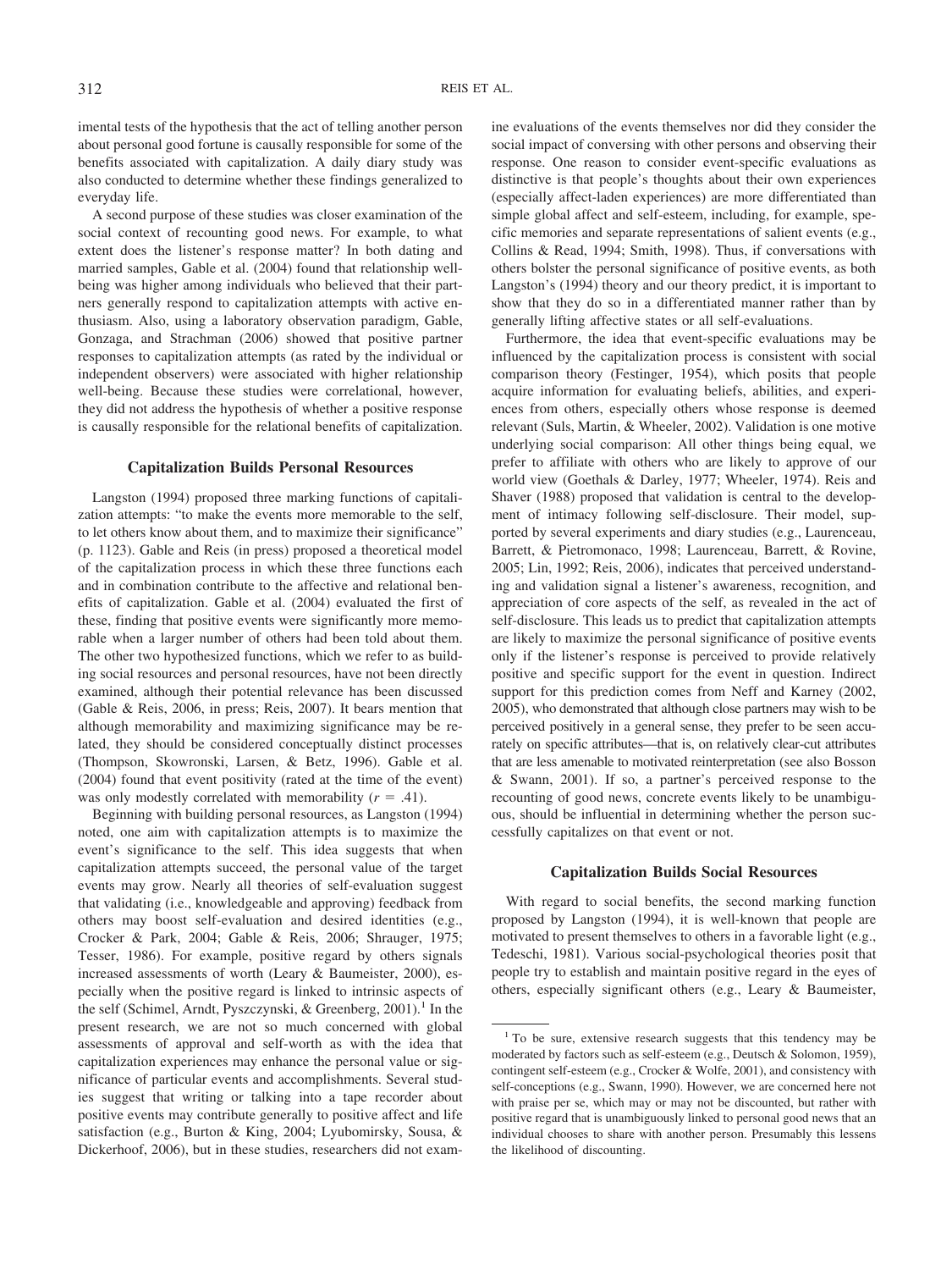2000; Murray, Holmes, & Collins, 2006; Shrauger & Schoeneman, 1979). Thus, to the extent that people expect others to be pleased for their personal good fortune, they may anticipate a boost in stature or, in other words, more favorable reflected appraisals (Beach & Tesser, 1995; Tesser, Millar, & Moore, 1988). Moreover, sharing good news with another person is likely to initiate an interaction sequence in which further positive affects are experienced and shared (Hatfield, Cacioppo, & Rapson, 1994; Reis & Gable, 2003; Rimé, 2007), a process likely to help satisfy belonging and relatedness needs.

For capitalization attempts to be successful, as mentioned above, the partner's response must be perceived as recognizing and appreciating the good news, as well as its personal significance for the teller. This is not always the case. A conversation about personal good fortune may foster envy (Tesser et al., 1988; Scinta & Gable, 2005), it may announce or amplify conflicts of interest between the self and the partner (Carmichael, 2005), or it may allow partners to display indifference or distance. Thus, the benefits of marking good news by informing others are likely to depend on the listener's perceived response. In close relationships, this is an example of perceived partner responsiveness or, in other words, the belief that relationship partners are aware of important aspects of the self and willing to be attentive and supportive (Reis, Clark, & Holmes, 2004). Although perceived partner responsiveness is typically investigated in the context of conflicts of interest and other negative events, positive events are also relevant, in that they afford an opportunity for partners to display awareness of and a willingness to support, in both words and behavior, aspirations and goals (Reis, 2007; Rusbult, Kumashiro, Stocker, & Wolf, 2005). Partners may even "bask in reflected glory" by including the other's good news in the self, one sign of cognitive and behavioral interdependence in close relationships (Aron & Aron, 1997). Consistent with this reasoning, Gable et al. (2004) found that romantic relationships were higher in commitment, satisfaction, trust, intimacy, and daily positive activities between partners and lower in daily conflict when partners perceived each other to be actively supportive of personal good fortune, as opposed to passive, disinterested, or disparaging.

Further reason to consider sharing of positive events as a basis for perceived partner responsiveness may be found in theories of self psychology. For example, Kohut (1971) suggested that beginning in infancy and continuing throughout life, humans have a need for significant others to validate the intrapsychic processes by which they construct meaning. Kohut referred to the process by which empathic caregivers actively express admiration for and engagement with the self's accomplishments as mirroring. Mirroring, he theorized, facilitates a healthy sense of self and triggers mental representations of self as valued by the other (Fonagy, Gergely, Jurist, & Target, 2002). Thus, people develop positive meta-perceptions ("the perception of what others think of the self;" Kenny, 1994) by monitoring others' affective and verbal responses to one's needs, desires, and accomplishments. Recent research on emotional communication (e.g., emotional contagion, e.g., Hatfield et al., 1994; rapport, e.g., Levenson & Ruef, 1997; and mirror neurons and attunement, e.g., Gallese, Eagle, & Migone, 2007) suggests that these processes are pervasive and influential in social interaction, although usually operating outside of awareness. For present purposes, it is important to note that positive achievements and attributes can provide a basis for mirroring responses and, thus, for the perception of partner responsiveness.

If the capitalization process involves perceived responsiveness to the self, as we propose, the effects of enthusiastic responses should be particularly evident in intimacy-related outcomes, such as trust and self-disclosure, over and above general sentiments, such as liking and perceived friendliness. Extensive research indicates that people are willing to confide in others when they expect that those others will respond supportively (see Reis & Patrick, 1996, for a review). Although traditionally this expectation is derived from interactions involving ever-escalating, mutual sharing of private or sensitive information (Altman & Taylor, 1973), it follows from the above that an attentive, enthusiastic response to good news would engender confidence that the listener will respond supportively to intimate self-disclosure. Similarly, Simpson (2007) has proposed that trust follows the attribution that a partner values the relationship with oneself. Enthusiastic responses to capitalization attempts likely foster such attributions. They also foster the belief that the listener is not envious (or at least is willing to suppress any envy that is experienced). Thus, we hypothesize that successful capitalization attempts (i.e., descriptions of personal good news that receive an enthusiastic response) would increase intimacy and trust, whereas unsuccessful attempts would decrease intimacy and trust.

Gable et al.'s (2004) results also suggest that positive responses to capitalization attempts will build social resources not only for the person recounting good news but also for the person providing the enthusiastic response. This was another focus of our research. Whereas prior research has shown the benefits of responsive listening for the speaker (e.g., studies of impression management or self-disclosure), we are aware of no research that demonstrates benefits for the provider of enthusiastic feedback, especially in the context of positive news. Existing research demonstrates that providing social support may be beneficial (e.g., Deci, La Guardia, Moller, Sheiner, & Ryan, 2006; Iida, Seidman, Shrout, Fujita, & Bolger, 2008), but as noted earlier, responding to negative situations differs from responding to positive situations in several ways.

For several reasons, we predicted that enthusiastic listeners are likely to be perceived as supportive and involved, thereby accruing a social resource: (a) As noted above, perceived responsiveness facilitates closeness, which research on communal relationships has shown would in turn engender willingness to provide for the other (M. S. Clark & Mills, 1993); (b) reciprocity of helping is a common norm in social interaction (Gouldner, 1960); and (c) to the extent that capitalization attempts are successful, the speaker is likely to experience greater affinity for the listener (Gable et al., 2004), which predicts higher levels of generosity and prosocial behavior (e.g., Eisenberg & Miller, 1987).

### **Capitalization and Positive Emotion**

Although our theory overlaps in certain respects with Fredrickson's (1998) broaden and build model, there are important differences. Fredrickson argued, with considerable empirical support, that positive affect broadens thought–action repertoires (that is, creates openness in cognition, affect, and action) and builds social resources by making the individual a more desirable partner. Existing research has focused on broadening in the sense of widening the individual's perspective (e.g., Fredrickson & Brani-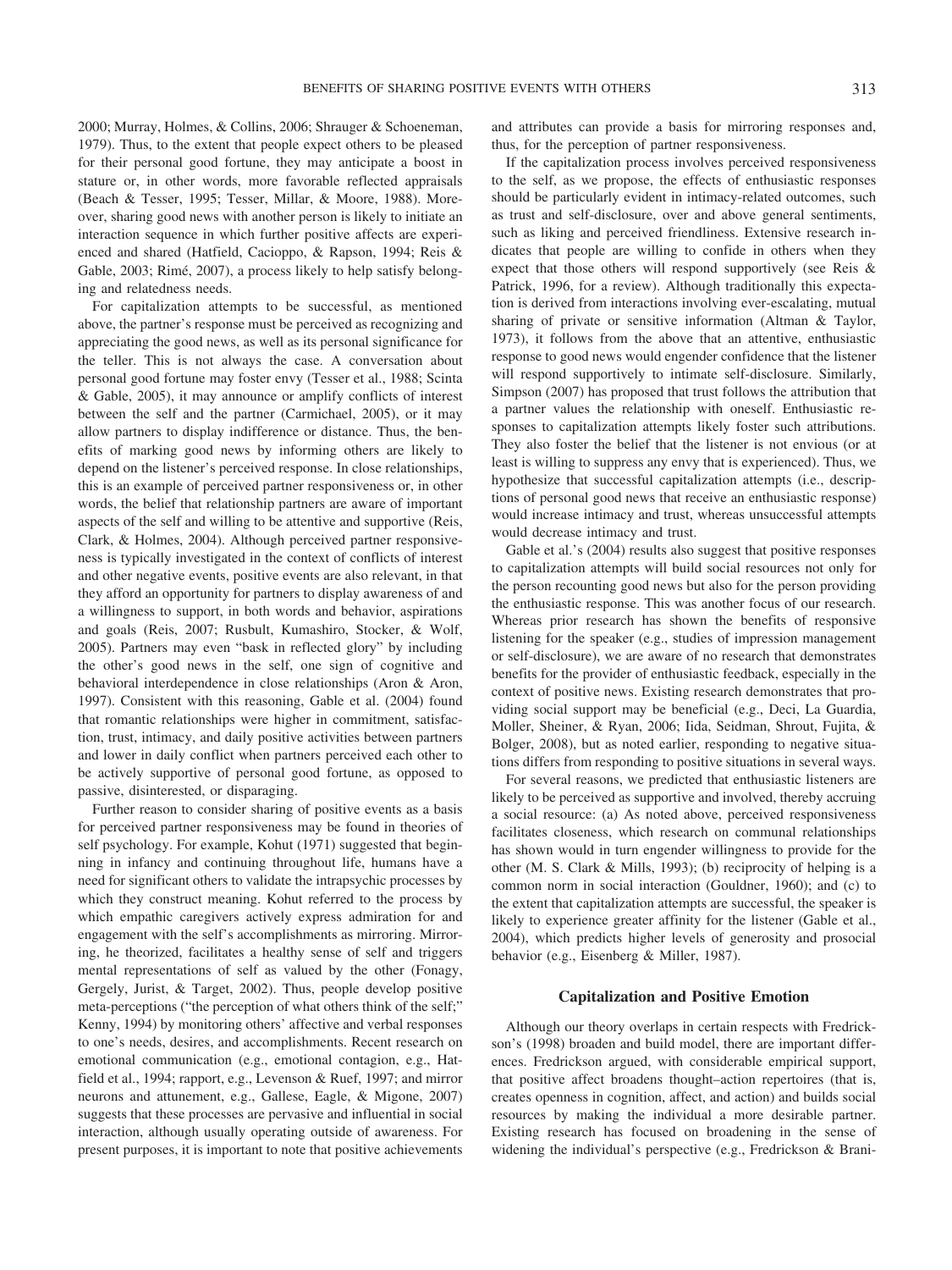gan, 2005) rather than on deepening feelings about a particular event. Also, relatively little research has directly examined the building of social resources (but see Waugh & Fredrickson, 2006). Rather than resulting directly from positive affect, we propose that in capitalization, people who have experienced good fortune (and who may or may not be in a good mood at the moment the attempt begins) may seek to further savor their experience. Although capitalization likely contributes to the upward spiral in well-being that Fredrickson's model describes (Gable et al., 2004), the research reported in this article includes both experimental conditions and mood covariates intended to demonstrate that the capitalization process goes beyond elevated positive affect.

# **The Present Research**

This article reports findings from four experiments and one daily diary study designed to explore two interpersonal and intrapersonal benefits of retelling one's good fortune to another person. The first two experiments and the daily diary study were concerned with Langston's (1994) proposal that retelling increases the personal significance of positive events. Experiment 1 compared retelling with three other conditions: a writing condition in which participants wrote an essay about their personal positive event, a positive mood condition in which participants viewed a humorous 8-min video, and a word search (control) condition. Experiment 2 tested our hypothesis that an attentive and enthusiastic response is needed for maximizing the personal significance of retelling. In one condition, confederates were trained to respond in an active constructive manner, that is, as detailed below, with engagement and enthusiasm. In the other condition, confederates were passive and disengaged without being hostile. This hypothesis was examined in the daily diary study by asking whether changes from daily ratings of events to a rating collected from 2 days to 14 days later were related to capitalization attempts.

The final two experiments and the daily diary study addressed the social benefits that are part of the capitalization process. In Experiment 3, we examined the proposition that the capitalization process engenders trust, perceived responsiveness, and the willingness to self-disclose. In this study, we compared the effects of attentive, enthusiastic responses to shared fun, as well as a control condition. Finally, in Experiment 4, we explored the hypothesis that capitalization builds social resources for the responsive listener. In this field experiment, participants were given an opportunity to display generosity to an interviewer who had responded in an enthusiastic way or, in control conditions, who had been neutral, who had been disparaging, or who had offered a piece of candy (meant to induce positive mood). We examined the same general hypothesis in the daily diary study by focusing on interactions between the participants and a specific close other.

Prior capitalization research has been conducted with participants and partners in ongoing relationships, but the present research relied on participants and experimental confederates who were previously unacquainted and who expected no further interaction. We did so for several reasons. First, existing models of capitalization give no special priority to close partners. Although close others are more salient and significant to the self than are strangers (Carmichael, Tsai, Smith, Caprariello, & Reis, 2007), in principle, recounting personal events to an enthusiastic listener is expected to be beneficial across most social connections. Second, we wanted to show that these effects could be created experimentally, by manipulating interactions between participant and partner. Although this sort of responsiveness can be manipulated in laboratory studies with close partners (e.g., by having partners rewrite responses scripted by the experimenter), it is substantially more difficult to make such responses credible, in part because relationship partners tend to have relatively stable expectations about each other (as shown in Gable et al., 2004, Studies 2 and 3, and Gable et al., 2006). Third, because of the behavioral and psychological interdependence that defines a close relationship, to some extent, each partner's individual good fortune has personal implications for the other (e.g., tangible rewards and costs, pride, basking in reflected glory). Thus, responses, positive or negative, might stem from personal implications of the event rather than a true outside listener's perspective. With strangers, the target event has no personal implications.

### **Experiment 1**

Experiment 1 was designed to test our derivative of Langston's (1994) hypothesis that capitalization increases the personal significance of an event. Participants were asked to name the three best things that had happened to them in the past 2 years. One of these events was randomly chosen as the focal event for the rest of the study. To avoid ceiling effects, this selection was restricted so that the most positive event was never chosen. The remaining event became the nonfocal event and served as a within-person control. Because our theory indicates that benefits of capitalization derive from having a responsive listener, participants in one condition recounted the focal event to a listener who was always attentive and enthusiastic. This condition was contrasted with three other conditions: an expressive writing condition, to control for reliving the details of and expressing feelings about the focal event (in prior research, expressive writing about both positive and negative events has been shown to foster a variety of personal and interpersonal benefits, in theory because expressive writing creates an opportunity for reflection, which fosters improvement, e.g., Burton & King, 2004; Pennebaker, 2003; Slatcher & Pennebaker, 2006); a positive mood condition, to control for mood effects; and an activity control condition, to account for time engaged in a task. The primary hypothesis was that the capitalization condition would show a significant increase in evaluations of the focal event relative to the nonfocal event but that this would not occur in the three other conditions.

### **Method**

**Participants.** One hundred ten undergraduates participated in exchange for course extra credit. Five participants were excluded, as their responses on the dependent variable (difference between change scores for focal and nonfocal event) were greater than 3 *SD* from the mean. One additional participant was excluded for failing to attend to stimulus materials. This resulted in 104 participants (77 female, 27 male;  $M_{\text{age}} = 20.06$  years; responsive feedback condition:  $n = 30$ ; writing condition:  $n = 27$ ; video condition:  $n =$ 21; word search:  $n = 26$ ).

**Procedure.** Upon entering the lab, participants rated their current mood. They were then provided with the following instructions to select three of their best positive events: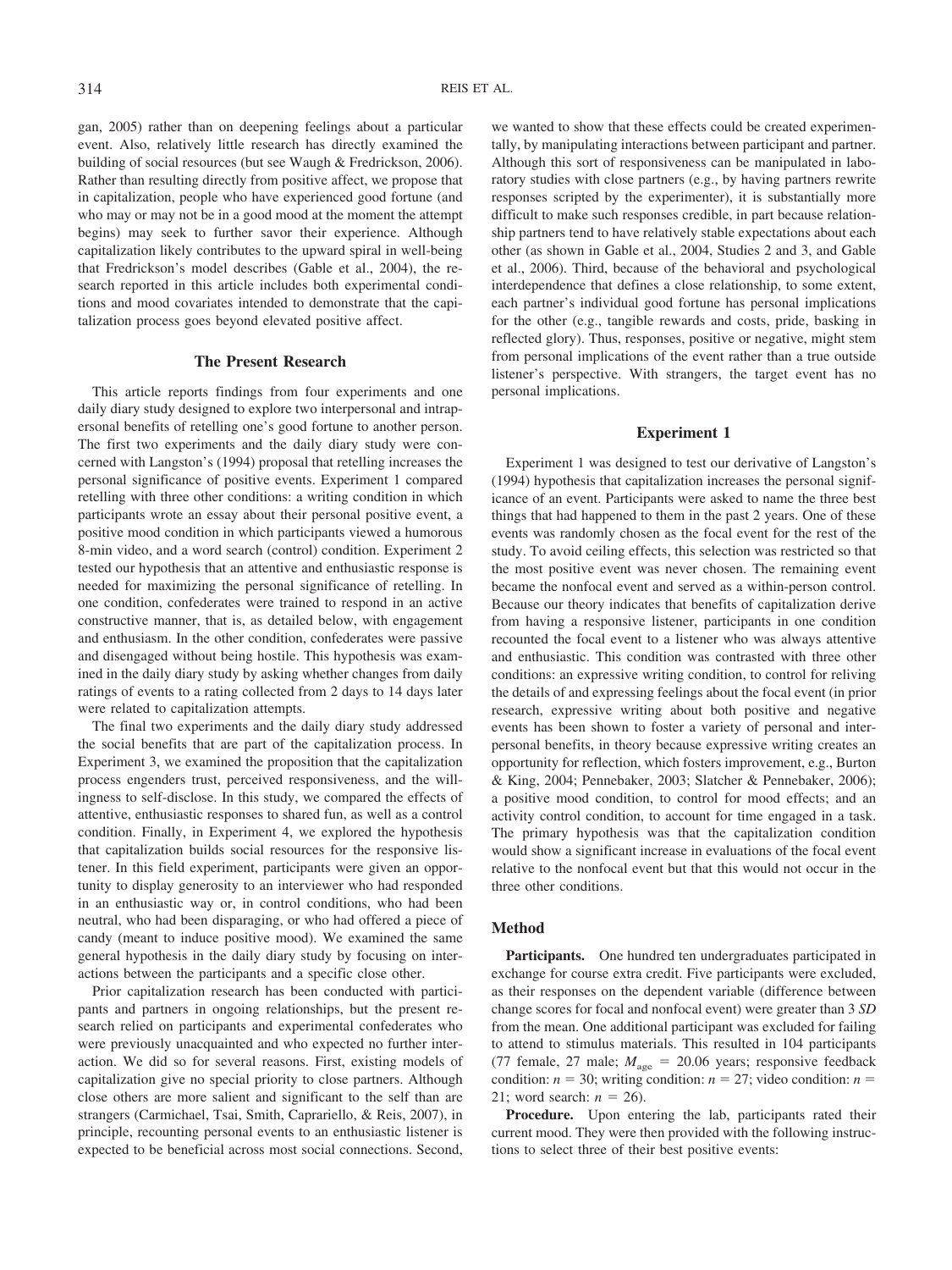Please take a moment to think about the things that have made you happiest within approximately the last 2 years. These can include concrete events such as going on vacation, getting a date with someone you like, and so on. They can also include states of mind such as connecting with God or some higher power, recovering from a period of depression, and so on. Please list below three of these positive events or states of mind that stand out to you.

Participants then rated the positivity of each event and, as described above, randomly selected either the second or third most highly rated event to be the focal event. This was done by having participants chose one of three slips of paper marked 1, 2, or 3 from a fishbowl. If 1 was selected, participants were told this would not be the discussion topic, and they were asked to chose another slip. No participants indicated awareness that their toprated event had been intentionally excluded. After selecting the focal event, participants were randomly assigned to one of four conditions. All conditions were arranged to last for 8 min.

*Responsive feedback.* Participants in this condition were told they were interacting with interviewers who were undergoing training for a future project in which they would conduct interviews about positive events. Participants were videotaped discussing the focal event with the interviewer, who had been trained to provide interested, enthusiastic feedback. Interviewers were always the opposite sex from the participants and were not aware of the hypotheses.

*Expressive writing.* Participants in this condition wrote an essay that no one was expected to see. In this essay, participants were asked to explore their very deepest emotions and thoughts about their focal event.

*Positive mood.* Participants in this condition watched a humorous segment from *Austin Powers: International Man of Mystery*.

*Activity control.* Participants in the word search condition spent the allotted time looking for words in a puzzle. At the conclusion of the task participants rerated their three events and current mood. Participants in the responsive feedback condition also rated the interviewer and the interaction. Finally, all participants were probed for suspicion with a funnel debriefing.

### **Measures.**

*Mood.* The Brief Mood Introspection Scale (Mayer & Gaschke, 1988) was used to measure positive and negative mood. The Brief Mood Introspection Scale consists of 8 positive (i.e., *happy*) and 8 negative (i.e., *grouchy*) mood adjectives. Items were scored from 1 (*definitely do not feel*) to 4 (*definitely feel*). Cronbach's alpha was .80 at Time 1 and .84 at Time 2.

*Event ratings.* Participants rated their current feelings about each event by placing an X along a horizontal 17.10 cm line with anchors at the beginning ( *pretty good*), middle (*great*), and end (*the best thing that ever happened to me*). This method was used to prevent participants from remembering their initial responses when rerating their events after the 8-min task.

*Interviewer evaluation.* Participants in the responsive feedback condition rated the interviewer with an adapted version of the 12-item Perceived Responses to Capitalization Attempts (PRCA; Gable et al., 2004) measure. This scale taps four prototypical responses to capitalization attempts varying in terms of how active, versus passive, and how constructive, versus destructive, they are. Crossing the two dimensions results in four response types: active– constructive (AC; expressing enthusiastic, positive support), active– destructive (AD; expressing derogatory responses), passive– constructive (PC; showing benign disinterest), and passive– destructive (PD; distancing and otherwise failing to respond). Each response type was rated from 1 (*not at all true of our interaction*) to 7 (*very true of our interaction*).

**Observational coding.** Two independent coders rated the positivity of participants' three events on a scale from 1 (*moderately positive*) to 5 (*one of the most positive things that could happen*). Raters were unaware of participants' ratings. Coders also made one global rating of the interviewer by completing the PRCA scale (Gable et al., 2004).

**Expressed positivity.** Conversations in the responsive feedback condition were transcribed. Two independent coders rated participants' expressions of happiness and liveliness from 0 (*absent*) to 4 (*extreme*). Written positive event descriptions from the expressive writing condition were also rated by two independent coders for expressed happiness and liveliness. In the capitalization condition, reliabilities for happiness and liveliness were  $\alpha s = .74$ and .76, respectively. In the written condition, the comparable values were .72 and .68.

### **Results**

**Manipulation check.** To examine the effectiveness of the responsive feedback condition manipulation, we compared participants' ratings of the confederate's AC feedback with each of the three other feedback types (PC, AD, and PD). Participants perceived the confederate as responding primarily with enthusiastic feedback ( $M_{AC} = 6.04$ ,  $M_{PC} = 2.17$ ,  $M_{AD} = 1.22$ ,  $M_{PD} = 1.20$ ),  $t s(29) > 18.01$ ,  $p s < .001$ . We further examined differences between coders' ratings of the confederate's AC feedback with each of the three other feedback types. Like the participants, coders detected more AC feedback from the confederate than from the other response types ( $M_{AC} = 5.41$ ,  $M_{PC} = 1.31$ ,  $M_{AD} = 1.01$ ,  $M_{\text{PD}} = 1.17$ ,  $t s(29) > 33.07$ ,  $p s < .001$ .

**Hypothesis test.** All analyses reported below included sex as a between-subjects factor. Because sex did not produce significant effects, it is not discussed further. To compare the effect of the manipulation on evaluations of focal and nonfocal events, we computed two change scores by subtracting the premanipulation rating from the postmanipulation rating separately for both events. We then computed the difference between these two change scores by subtracting the nonfocal change score from the focal change score: (focal postrating  $-$  focal prerating)  $-$  (nonfocal postrat $ing$  – nonfocal prerating). Doing so allows us to examine the specific effect of the interaction on ratings of the focal event rather than global changes. This difference of differences served as the dependent variable, with positive values indicating greater increases in positivity from premanipulation to postmanipulation for the focal event, compared with the nonfocal event. It might be noted that the resulting values are mathematically identical to a 4 (condition)  $\times$  2 (event)  $\times$  2 (pre–post) interaction.

A one-way analysis of variance (ANOVA) with a planned contrast comparing the responsive feedback condition with the other three conditions was significant,  $F(1, 100) = 5.39$ ,  $p < .05$ (feedback condition  $M = 1.03$ , writing condition  $M = -0.12$ , positive mood condition  $M = -0.62$ , control condition  $M =$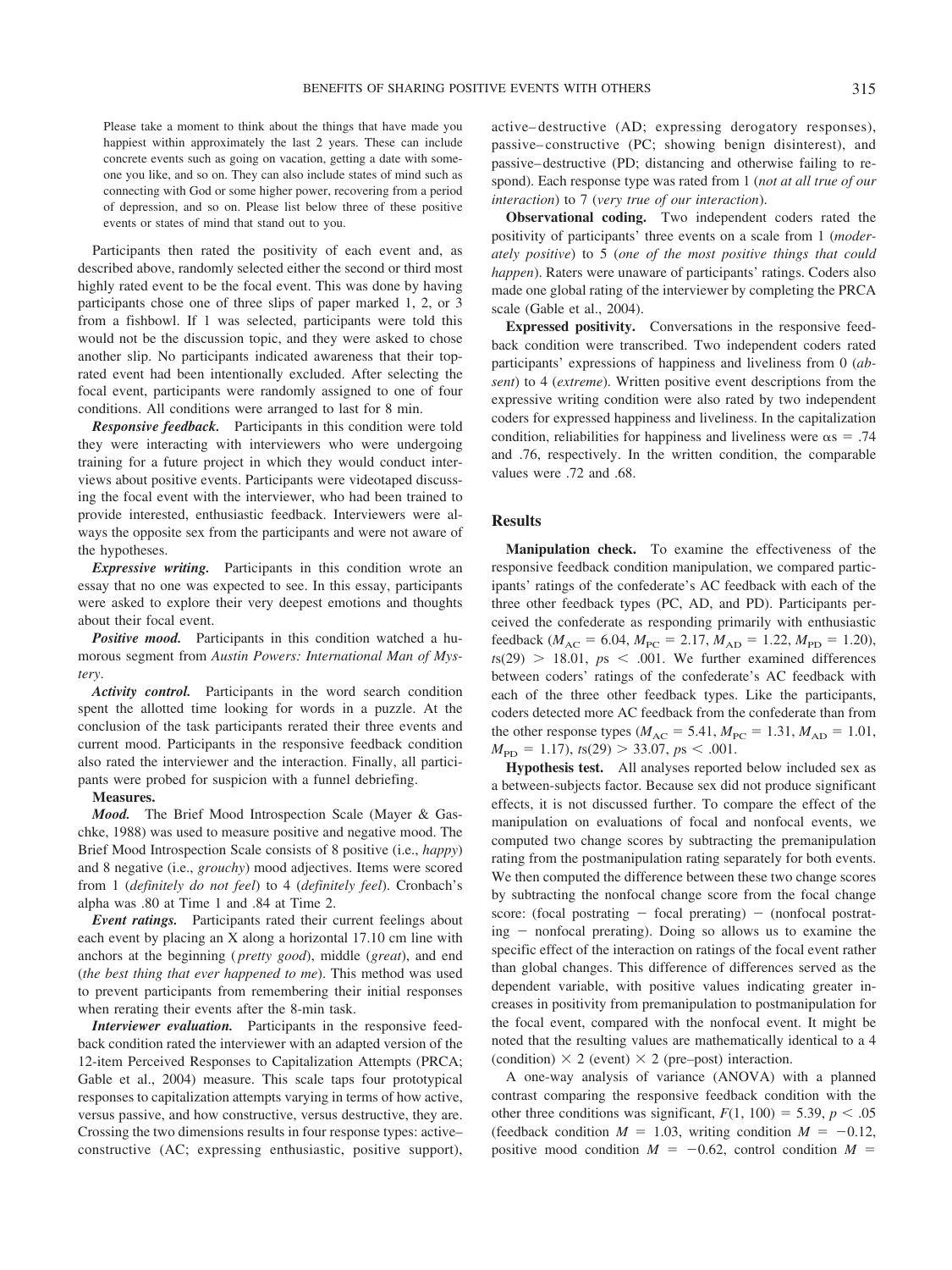$0.11$ ).<sup>2,3</sup> Figure 1 displays change in event evaluations from premanipulation to postmanipulation separately for focal and nonfocal events within each condition. Simple effects tests comparing change for focal and nonfocal events were significant only in the enthusiastic condition,  $F(1, 100) = 5.43$ ,  $p < .05$ ; other  $Fs(1, 100) = 5.43$  $100$ )  $<$  1.42, *ns*.

**Mood as a covariate.** To examine the possibility that general mood change is the driving force underlying these effects, we conducted a one-way ANOVA on overall mood change from prerating to postrating. This analysis revealed an effect of condition,  $F(3, 103) = 9.60$ ,  $p < .001$ . The responsive feedback condition produced a significantly greater increase in positive mood  $(M = 0.61)$  than did the other three conditions ( $M_{\text{writing}} = 0.16$ ,  $M_{\text{mod}} = 0.22$ ,  $M_{\text{control}} = 0.15$ ). However, the planned contrast used to test the hypothesized effect of condition on change in event ratings remained significant after covarying for overall mood change,  $F(1, 99) = 3.94$ ,  $p = .05$ . We obtained virtually identical results when controlling separately for positive and negative mood.

**Observational coding.** To address the possibility that the randomly chosen focal event may have been more objectively positive than the nonfocal event, two coders rated the positivity of each event. A paired samples *t* test on the average of their ratings revealed that the nonfocal event was marginally more positive  $(M = 2.75)$  than the focal event  $(M = 2.57)$ ,  $t(103) = 1.73$ ,  $p <$ .09. Thus it is unlikely that the obtained results were due to positivity differences between the events.

Participant responses were transcribed from the responsive feedback and writing conditions. Two independent coders rated participants' expressions of happiness and liveliness from these transcripts. The two raters' codes were combined to create one happiness score and one liveliness score. There were no significant differences between the two conditions in expressions of happiness,  $t(53) = 0.08$ , *ns*. However, those in the responsive feedback condition were rated as more lively  $(M = 1.68)$  than those in the writing condition ( $M = 1.24$ ),  $t(53) = 2.33$ ,  $p < .05$ . This suggests that the greater activation produced by social interaction, compared with solitary writing, may play a role in the capitalization experience.

# **Brief Summary of Experiment 1 and Introduction to Experiment 2**

Experiment 1 demonstrated that socially sharing, not simply reliving, positive events enhanced feelings about these events. It remains unclear whether these benefits are attributable to socially sharing one's news or to receiving an enthusiastic response. To be sure, although people probably expect positive reactions when they relate good news to another person, this expectation is often unfulfilled. For example, listeners may respond with envy, disparagement, criticism, or disinterest. We hypothesized earlier that these different responses would be unlikely to yield the same benefits as an enthusiastic (positive) response would. Experiment 2 was designed to test this hypothesis. In this study, all participants shared a positive event with an interviewer. Responses were manipulated so that participants received AC feedback (identical to the responsive feedback condition in Experiment 1) or neutral disengaged (PC) feedback. We used disengagement rather than negativity to rule out undermining effects of interpersonal antipathy (Pasupathi & Rich, 2005). We did not include a no-feedback control condition because in Experiment 1, a similar condition (expressive writing) showed no increase in ratings of the focal event. The primary hypothesis was that ratings of the focal event relative to the nonfocal event would increase following conversation in the active– enthusiastic condition but not in the passive condition.

# **Method**

**Participants.** One hundred and three participants completed the study in exchange for course extra credit. We used four confederates, distributed equally across conditions. Data from one female confederate  $(n = 16)$  were excluded because she failed to carry out the manipulation properly.<sup>4</sup> Four participants were excluded as outliers because their scores were more than three standard deviations from the mean on the dependent variable (change in event evaluation). Thus, 83 participants (63 female, 20 male;  $M_{\text{age}} = 20.44$  years) were included in analyses.

**Procedure.** All participants interacted with opposite-sex confederates whom they believed to be interviewers-in-training for a future study, as in the responsive feedback condition of Experiment 1. Following a brief overview and consent procedures, participants followed the same protocol as in Experiment 1. They rated their current mood, selected three of their best positive events, rated their current feelings about each event, and randomly selected one event to discuss with the interviewer. As in Experiment 1, in order to avoid ceiling effects, the event selection was rigged so that the highest rated event was never chosen.

Following the drawing, participants were introduced to an opposite-sex interviewer, and a 7-min videotaped interaction began. Participants were instructed to tell the interviewer about their event and were randomly assigned to receive either AC or PC feedback throughout the interaction. The AC feedback condition was identical to Study 1. The confederate responded with enthusiastically positive verbal and nonverbal feedback, including making statements such as "I'm really happy for you" or "That's great," while smiling, nodding, making eye contact with the par-

<sup>2</sup> We also conducted this analysis including the 6 participants who had been excluded from the analyses. In this instance, the hypothesized contrast was marginally significant,  $F(1, 106) = 2.68$ ,  $p < .11$ , but the means were in the predicted direction and highly similar to the original analysis (feedback condition  $M = 1.17$ , writing condition  $M = 0.18$ , positive mood condition  $M = -0.56$ , control condition  $M = 0.52$ ). Including these 6 participants substantially increased the error term for calculating the effect (as would be expected given their status as outliers).

<sup>&</sup>lt;sup>3</sup> Difference scores may conceal differences in prediscussion scores, which potentially could have created the overall effect. A one-way ANOVA revealed no differences between conditions,  $F(3, 100) < .86$ , ns, on the preratings, ruling out this possibility.

<sup>4</sup> The excluded female confederate's AC and PC feedback conditions differed minimally, compared with the other confederates' AC and PC feedback conditions. The eight observer codes rating the confederate's behavior were averaged to create a composite and were submitted to a 2 (feedback)  $\times$  4 (confederate) ANOVA, with a contrast comparing the excluded confederate with the other three confederates,  $F(1, 98) = 11.12$ ,  $p$  < .01. The excluded confederate's AC feedback ( $M = 1.71$ ) was significantly less differentiated from her PC feedback ( $M = 0.66$ ), compared with the other three confederates' AC feedback  $(M = 1.47)$  and PC feedback  $(M = -0.14)$ .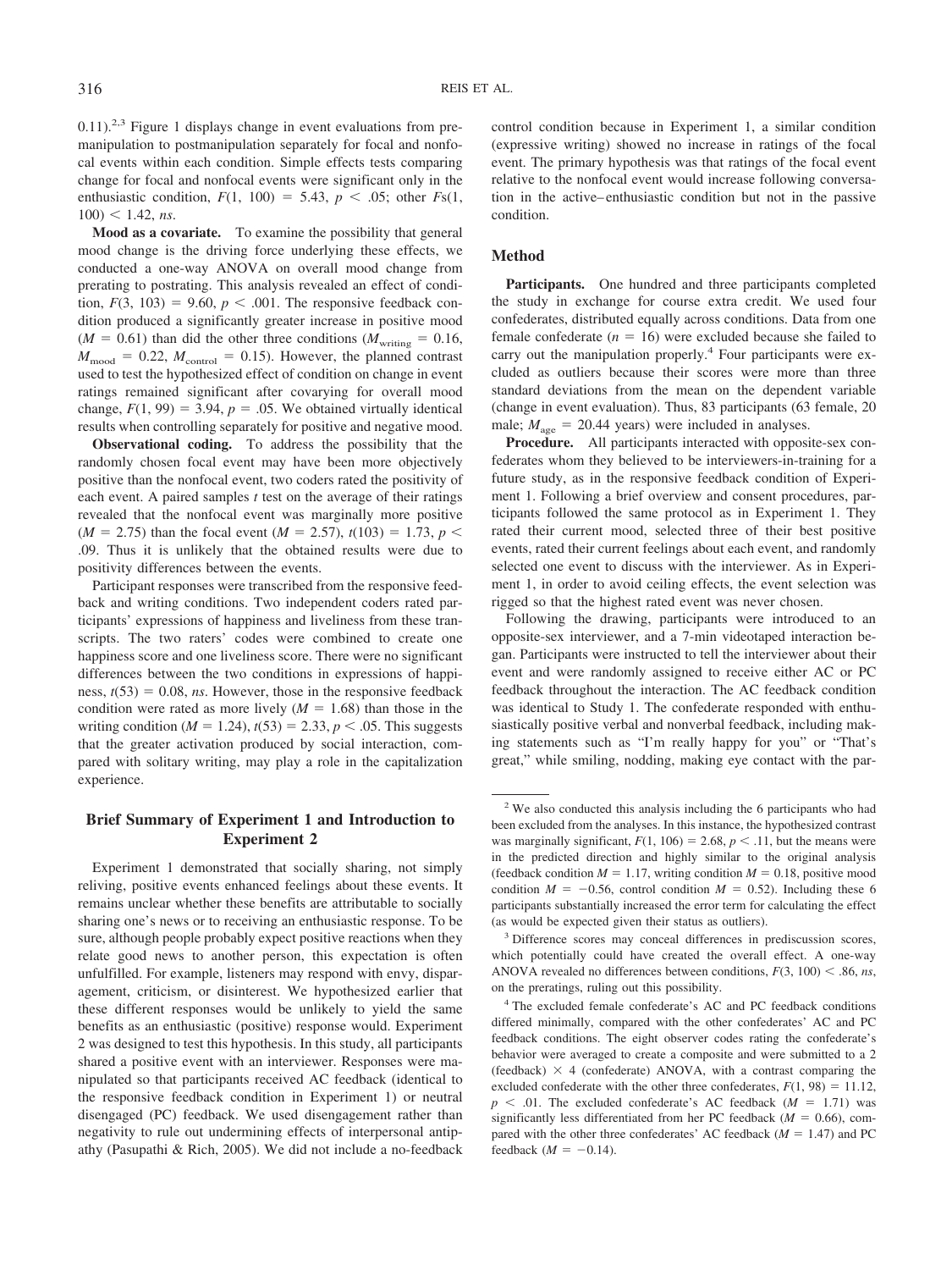

*Figure 1.* Changes in ratings of events discussed and not discussed in the experimental conditions. Cap = capitalization.

ticipant and keeping an open posture. In the PC feedback condition, confederates responded with neutral or withdrawn feedback. Verbal responses may have included "Oh yeah" or "I understand," communicated in a dry, unchanging tone of voice. Nonverbal responses included slouching, yawning, fidgeting, and avoiding eye contact with the participant.

One of three confederates (2 male, 1 female) played the role of interviewer. Confederates had been trained to provide either AC or PC feedback by practicing with other undergraduates while being observed and instructed by the authors. Confederates were unaware of the hypotheses.

At the end of the interaction, participants rerated their current feelings about all three positive events and their current mood. Participants also provided ratings about the interviewer and the interaction. Finally, participants were probed for suspicion with a funnel debriefing.

**Materials.** All measures for assessing mood, current feelings about the event, perceptions of the interviewer's feedback, and feelings about the interviewer were identical to Experiment 1. For the mood measure, Cronbach's alpha was .86 at Time 1 and .88 at Time 2. For the PRCA measure, alpha was .79. Three additional questions were added to evaluate the interviewer (How much did you like the interviewer, how much would you like to interact with him/her again, and how likely is it that you would be friends with this person?), each rated on a 1 (*not at all true*) to 5 (*very true*) scale. These items were combined into a composite interviewer evaluation score ( $\alpha = .93$ ).

**Observational coding.** Three independent judges watched each interaction and rated the interviewer on seven characteristics (affection, boredom, disengagement, engagement, enthusiasm, humor, and joy), using a 0 *(absent)* to 4 *(extreme/high levels)* scale. Coders could hear both sides of the conversation, but their view of the participant was obstructed. They were instructed to focus only on the confederate's behavior. Ratings were made every 30 s and then averaged across the entire 7-min session. The seven coded variables were combined to create a composite evaluation of confederate feedback (negatively worded adjectives were reversed;  $\alpha = .97$ ). Coders also made one global rating of the interviewer by completing the PRCA scale;  $\alpha = .89$ .

### **Experiment 2 Results**

**Preliminary analyses.** To demonstrate that the feedback manipulation was effective, independent samples *t* tests were conducted to compare the effect of feedback condition on both participant and observer-coded ratings of feedback. For both participants and independent observers, the AC feedback condition was perceived as more enthusiastically positive (participant *M* 4.91, observer  $M = 5.32$ ) than the PC condition (participant  $M =$ 2.44, observer  $M = 1.85$ , *t*s (100)  $\ge 11.72$ ,  $p_s < .001$ . An independent samples *t* test on the composite coded variable revealed that the AC feedback condition was evaluated more positively ( $M = 1.48$ ) than the PC feedback condition ( $M = -0.12$ ),  $t(81) = 23.32, p < .001$ . Separate independent samples *t* tests on the seven individual observer codes all revealed the same pattern: The AC condition was consistently appraised more positively than the PC condition,  $|t|s$  (80)  $> 15.33$ ,  $p < .001$ . Preliminary analyses indicated that including a factor representing different confederates did not interact with key study variables, so this factor was not included in subsequent analyses.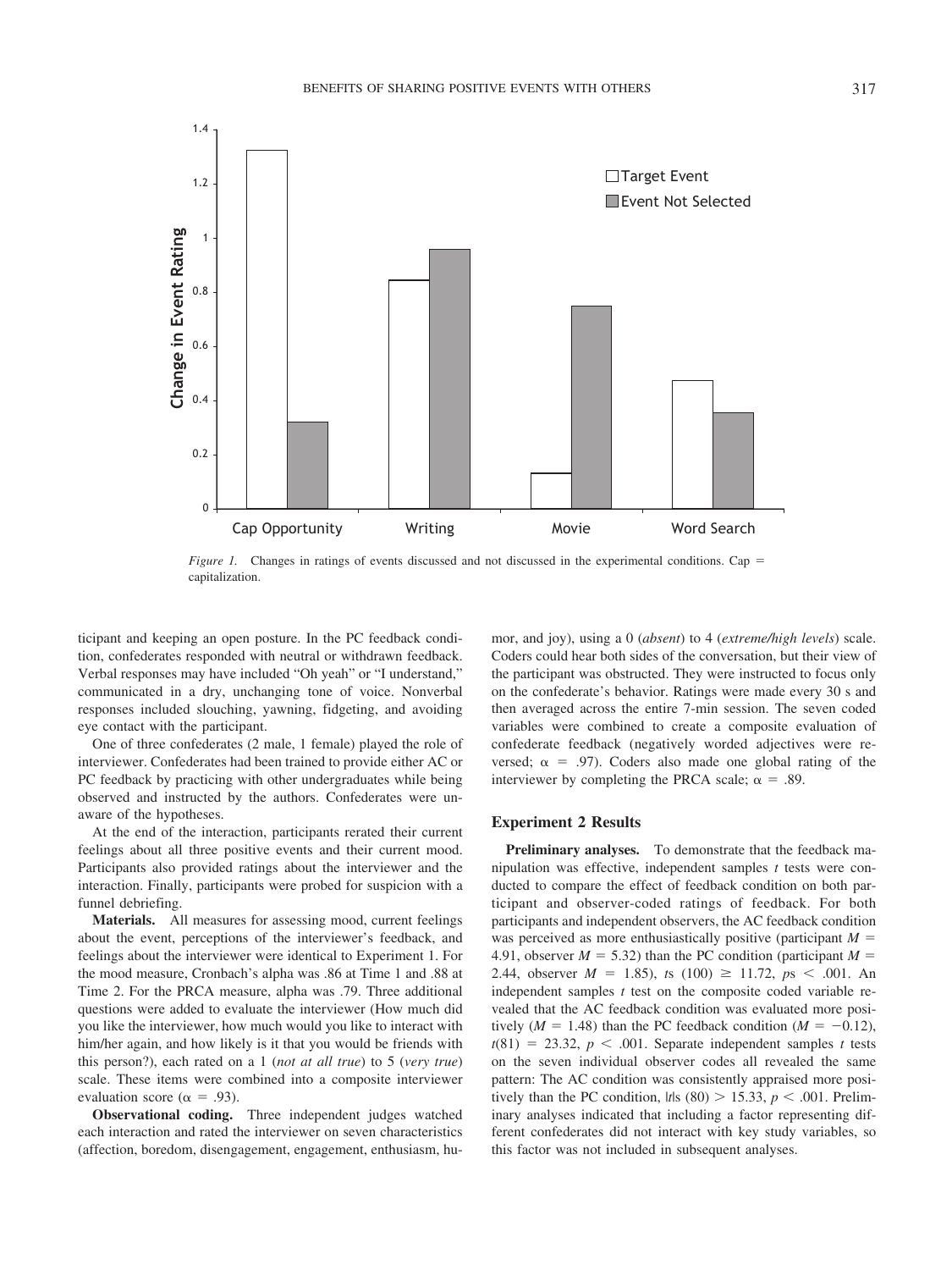**Hypothesis test.** To test the hypothesis that AC feedback would enhance participants' perceptions of the event they had discussed, a 2 (feedback)  $\times$  2 (discussed) mixed ANOVA was conducted on change in evaluation (i.e., postdiscussion rating prediscussion rating) of the two events. Positive values indicate increasingly positive appraisals of the event. The two-way interaction was significant,  $F(1, 75) = 4.24$ ,  $p < .05$  (see Figure 2).<sup>5</sup> For the event that had been discussed, participants displayed a greater positive increase in their evaluations following AC feedback ( $M = 0.91$ ), compared with PC feedback ( $M = 0.36$ ). The pattern was weaker and in the opposite direction for the event that had not been discussed ( $Ms = 0.71$  and 1.10). The Feedback  $\times$ Discussed  $\times$  Sex interaction was not significant,  $F(1, 73) \le 1$ , *ns*.

**Mood as a covariate.** As in Experiment 1, we examined whether positive affect, elevated from rewarding social interaction, contributed to the findings. The AC feedback condition produced relatively improved mood from preinteraction to postinteraction  $(M = 0.33)$ , compared with the PC feedback condition  $(M = 0.09)$ ,  $t(80) = 2.00, p < .05$ . Partialling the effects of mood change, the 2 (feedback)  $\times$  2 (discussed) ANOVA still revealed a marginally significant two-way interaction,  $F(1, 74) = 3.65$ ,  $p = .06$ . We obtained virtually identical results when controlling separately for positive and negative mood. In other words, the pattern reported above was not due to elevated mood.

**Feelings about the confederate.** In addition to feeling better about the event, the benefits of an enthusiastic positive response may carry over to feelings about the confederate. To test this possibility, we examined the effect of feedback condition on the interviewer evaluation composite. Participants in the AC feedback condition reported more favorable impressions of the confederate  $(M = 3.89)$ , compared with participants in the PC feedback condition ( $M = 2.29$ ),  $t(81) = 8.46$ ,  $p < .001$ . The effect was not moderated by sex,  $F(1, 79) < 1$ , *ns*.

Mood was again controlled in a separate analysis, and the effect of feedback on interviewer evaluation remained significant, *F*(1,  $79) = 62.30, p < .001$ . Again, we obtained virtually identical results when controlling separately for positive and negative mood. Thus, participants' favorable impressions of the confederate cannot be attributed to increased positive mood.



*Figure 2.* Changes in ratings of events discussed and not discussed in both experimental conditions.

### **Brief Summary of Experiment 2 and Introduction to Experiment 3**

Experiment 2 demonstrated that increases in ratings of the personal meaningfulness of events should be attributed to the effects of responsive listening rather than the act of relating the event per se. Even when positive mood was controlled, enthusiastic feedback led participants to increase their ratings of the focal event more than in the passive feedback condition. This hypothesis was examined in an everyday life context in Study 5. We defer discussion until the general discussion section.

Experiment 2 also revealed that enthusiastic responses to capitalization attempts led to more favorable evaluations of the partner. Experiment 3 was designed to examine the interpersonal consequences of capitalization more closely. Researchers have previously examined the interpersonal benefits of positive interactions. For example, Fraley and Aron (2004) found that strangers who engaged in a humorous interaction, as compared with a nonhumorous interaction, reported greater feelings of liking for each other. As discussed earlier, we hypothesize that successful capitalization experiences, although likely to foster liking and enjoyment, promote the development of intimacy and trust in ways that simply enjoyable interactions, which do not involve responsive interaction, do not. The theoretical importance of this hypothesis lies in demonstrating that capitalization represents something more than general liking.

In this experiment, a capitalization condition was compared with fun interaction and neutral discussion (note-taking) conditions. Participants in the capitalization condition discussed a positive experience with a female confederate who responded with enthusiasm and interest. In the fun interaction, participants described Dr. Seuss pictures while the female confederate, who could not see the pictures, attempted to draw them (based on a task used by Fraley & Aron, 2004). Those in the notes (control) condition responded to a list of scripted questions asked by the female confederate about the participant's positive event, while the confederate (who responded only enough to not be impolite) took notes on the answers. We hypothesized that both the capitalization and fun conditions would create higher levels of liking than would the control condition; we expected little or no difference between the two experimental conditions on liking. More important, we predicted that participants in the capitalization condition would express more trust, perceived responsiveness, and openness in self-disclosure to the confederate than participants in the fun condition. We also predicted that this pattern of results would endure 1 week after the initial session.

<sup>&</sup>lt;sup>5</sup> Including the 4 outliers, the hypothesized effect was marginally significant,  $F(1, 79) = 2.63$ ,  $p < .11$ . However, means were in the predicted direction and very similar to the original analysis (focal event  $M_{AC} = 1.11$ ,  $M_{\text{PC}} = 0.49$ ; nonfocal event  $M_{\text{AC}} = 0.89$ ,  $M_{\text{PC}} = 1.19$ ). Including these 4 participants increased the error term for calculating the effect. To rule out the possibility that our results were due to prediscussion event ratings, we used a paired samples *t* test to compare prediscussion scores for the focal event and the nonfocal event. The difference was not significant,  $t(77)$  = 1.58, *ns*.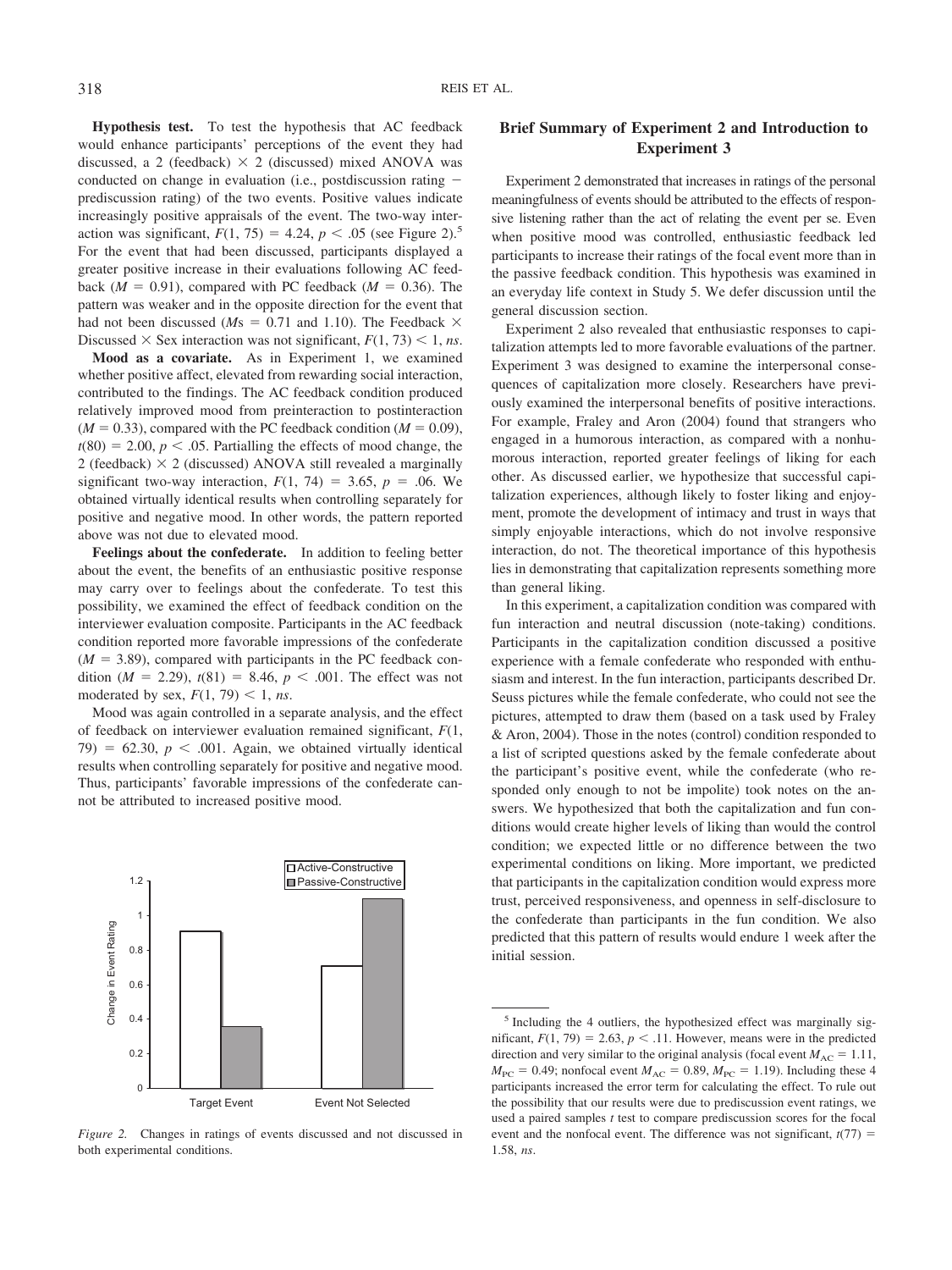### **Method**

Participants. Seventy-six undergraduates participated in exchange for extra course credit (57 female, 19 male;  $M_{\text{age}} = 19.83$ years). One female participant did not return for the follow-up session. Data from 4 participants were excluded because of suspicion that the other participant was a confederate (3 from the capitalization condition, 1 from the notes condition).<sup>6</sup> Two women, unaware of the hypotheses, served as confederates, distributed randomly across conditions.

**Procedure.** Participants arrived individually at the lab and were told they would be interacting with another participant (actually a confederate). To reduce suspicion, confederates arrived 5 min late. The experimenter explained that the purpose of the study was to examine how people get to know each other. Participants and confederates were randomly assigned to interact in one of three conditions:

*Capitalization condition.* Participants were asked to think of one of the best events they had experienced in the past few years and relate it to the confederate. Confederates were trained to respond with interest and enthusiasm, as in Experiments 1 and 2, saying things such as, "Wow, that's really great!" and "What a great opportunity!" In addition, the confederates smiled, maintained eye contact with the participant, and asked questions about the participant's event.

*Fun interaction.* In this condition, participants were given four pictures from Dr. Seuss books and asked to describe the images to the confederate, who would then attempt to replicate the pictures. (Confederates were always assigned the drawing role so that participants would not feel embarrassed about their drawing ability.) Participants were instructed not to give literal descriptions (e.g., a house); they could only tell the confederate the direction to draw and the general shape and size of the object. This restriction was intended to facilitate amusement. Confederates were trained to be positive and friendly during the interaction, making comments such as "This is so funny!" and "I can't wait to see how these pictures compare!"

*Notes condition.* As in the enthusiastic response condition, participants were asked to think of one of the best events from the past few years. Confederates then asked a series of questions about the event from a list provided by the experimenter (i.e., "What makes your event so positive/important for you?"; "How did you feel at the time your event occurred? Why?"). The confederate remained neutral while asking the scripted questions and taking notes on the participant's event. If the participant did not provide enough detail or spoke too quickly, the confederate was instructed to ask the participant to say a little more or to repeat what was said.

After the interaction, both participant and confederate completed a packet of measures regarding the interaction, their feelings about each other, and their willingness to self-disclose. The confederate's questionnaire was used only to maintain the belief that she was an actual participant and was discarded afterward. The participant and the confederate each signed up for an individual follow-up session 1 week later. At the follow-up, participants were asked to spend 5 min writing a description of the interaction that had taken place during the initial session. This was done to attempt to make that interaction salient. They then completed the same questionnaire as in the initial session. After completing the questionnaire, participants were debriefed and given an opportunity to express suspicion and/or ask questions about the study.

**Measures.**

*Positive and negative affect.* Affect was measured with the Positive Affect and Negative Affect Scale (Watson, Clark, & Tellegen, 1988). Participants rated how well a list of positive and negative adjectives described them at that moment, usinga1(*not at all*) to 5 (*extremely*) scale. For positive affect, Cronbach's alpha was .90 (Time 1) and .92 (Time 2); for negative affect, Cronbach's alpha was .81 (Time 1) and .92 (Time 2).

*Amusement.* Three items were combined to measure amusement during the interaction ("I enjoyed my interaction with the other participant; This interaction was a lot of fun; Interacting with the other participant was entertaining and amusing"). These items were rated from 1 (*strongly disagree*) to 9 (*strongly agree*). Cronbach's alpha was .93 at Time 1 and .92 at Time 2.

*Liking for confederate.* To measure liking, four items were combined ("I liked the other participant; I would like to interact with the other participant again; The other participant is someone I could see having as a friend; The other participant was warm"). Items were rated from 1 (*strongly disagree*) to 9 (*strongly agree*). Cronbach's alpha was .92 at Time 1 and .87 at Time 2.

*Closeness.* The Inclusion of Other in the Self Scale (Aron, Aron, & Smollon, 1992) was used to measure the subjective experience of closeness with the confederate. Participants choose one of seven increasingly overlapping circle pairs that depict the self and the interaction partner. The least overlapping pair of circles was coded 1; the most overlapping pair was coded 7.

*Responsiveness.* An 18-item scale (Reis, 2007) was used to measure perceptions of the confederate's responsiveness. This measure assesses perceived validation (e.g., "This person values and respects the whole package that is the 'real' me") and understanding (e.g., "This person is aware of what I am thinking and feeling"), and is scored from 1 (*not at all true*) to 9 (*completely true*). Cronbach's alpha was .97 at Time 1 and .98 at Time 2.

*Self-disclosure.* Eighteen items from Jourard's (1971) selfdisclosure scale were used to measure participant's willingness to share personal details with the confederate. Each item asked whether participants would be willing to discuss a particular topic with the confederate. Items were grouped into three subscales based on norms provided by Jourard: highly personal topics (i.e., sexual experience), moderately personal topics (i.e., personal habits that bother you), and relatively impersonal topics (i.e., personal views on politics and the presidency). Participants rated their willingness to disclose these items from 1 (*completely unwilling*) to 7 (*completely willing*). For low, medium, and high selfdisclosure, Cronbach's alphas were .84, .81, and .85 at Time 1 and .87, .85, and .84 at Time 2, respectively.

*Trust.* We created an 18-item measure of trust by combining items from Rempel, Holmes, and Zanna's (1985) Trust Inventory and Johnson-George and Swap's (1982) Measurement of Specific Interpersonal Trust. Items were endorsed on a 1 (*strongly disagree*) to 9 (*strongly agree*) scale. Cronbach's alpha was .95 at Time 1 and .96 at Time 2.

<sup>6</sup> When these 4 participants are included in the analyses, all significant results remained significant, and all nonsignificant results remained nonsignificant.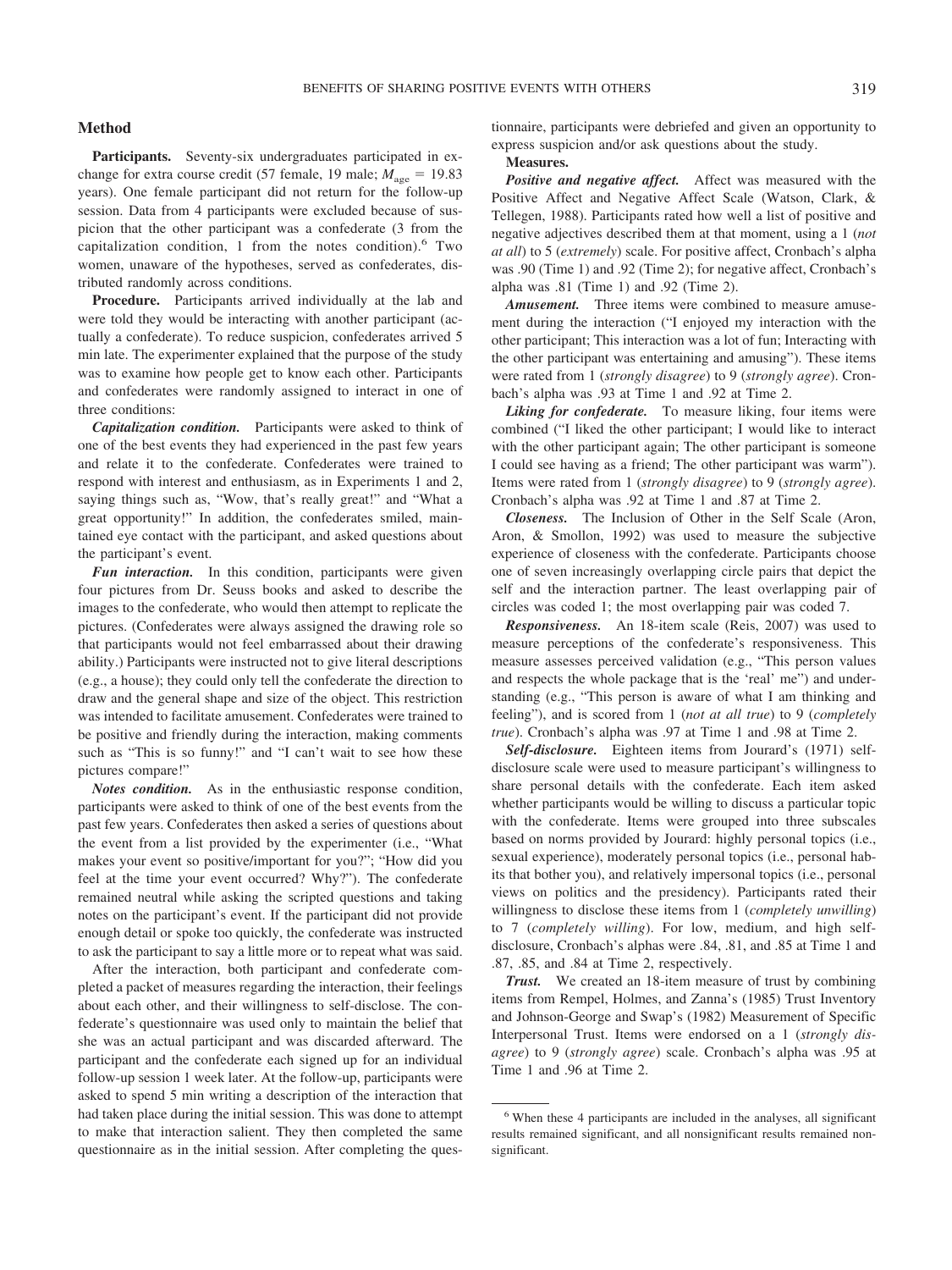### **Results**

**Initial session.** All analyses used one-way ANOVAs with planned contrasts based on our hypotheses. The first contrast compared the capitalization and fun conditions with the notes (control) condition. The second contrast compared the capitalization and fun conditions with each other. Preliminary analyses indicated that a factor representing the two confederates did not interact with the key study variables, so this factor was not included in subsequent analyses.

As a manipulation check, we first examined ratings of amusement. This manipulation was successful. Participants in the fun interaction condition reported greater amusement than did participants in the capitalization condition,  $F(1, 69) = 4.28$ ,  $p < .05$ . These two conditions combined also showed greater amusement than did the control condition,  $F(1, 69) = 26.55$ ,  $p < .001$ . (Means for Study 3 results are reported in Table 1.)

As expected, participants in the two experimental conditions expressed greater liking for and closeness with the confederate than did participants in the neutral discussion condition: liking *F*(1, 69) = 5.37,  $p < .05$ ; closeness  $F(1, 69) = 13.06$ ,  $p < .01$ . Also as expected, there was no significant difference between the two experimental conditions in liking,  $F(1, 69) = 0.01$ , *ns*, or in closeness,  $F(1, 69) = 0.00$ , *ns*.

Our main hypothesis concerned responsiveness, trust, and the willingness to self-disclose. As hypothesized, participants in the capitalization condition reported significantly higher levels of responsiveness than did those who participated in the fun activity,  $F(1, 69) = 7.89$ ,  $p < .01$ . Further, participants in the capitalization condition felt more trust toward the confederate than did participants in the fun condition,  $F(1, 69) = 5.33, p < .05.<sup>7</sup>$ 

To examine condition differences in the three levels of selfdisclosure, we conducted a 3 (condition)  $\times$  3 (level of selfdisclosure) mixed-model ANOVA, representing the three conditions with the same two planned contrasts as in the earlier analyses. We hypothesized an interaction between the planned contrasts and the level, inasmuch as we expected conditions to influence the willingness to self-disclose on high intimacy, but not on low intimacy, topics. As shown in Figure 3A, there was a strong main effect for level of self-disclosure,  $F(2,138 = 319.50, p < .001)$ ,

# Table 1

|  | Participant Ratings of the Confederate: Study 3 |  |
|--|-------------------------------------------------|--|
|  |                                                 |  |

|                | Condition                   |      |              |  |
|----------------|-----------------------------|------|--------------|--|
| Category       | Capitalization              | Fun  | <b>Notes</b> |  |
|                | Initial rating              |      |              |  |
| Amusement      | 6.80                        | 7.52 | 5.29         |  |
| Liking         | 7.51                        | 7.46 | 6.59         |  |
| Closeness      | 4.05                        | 3.93 | 2.64         |  |
| Responsiveness | 4.99                        | 3.49 | 3.88         |  |
| Trust          | 6.08                        | 5.01 | 5.17         |  |
|                | Ratings at 1-week follow up |      |              |  |
| Amusement      | 6.73                        | 7.11 | 5.53         |  |
| Liking         | 7.11                        | 6.97 | 6.73         |  |
| Closeness      | 3.80                        | 3.48 | 2.58         |  |
| Responsiveness | 4.84                        | 3.47 | 3.93         |  |
| Trust          | 5.70<br>4.78                |      | 5.29         |  |



*Figure 3.* Willingness to disclose high, medium, and low intimacy material to the confederate immediately after the interaction (Figure 3A) and 1 week later (Figure 3B).

such that participants were more willing to disclose on less intimate topics. The two experimental conditions combined did not differ significantly from the notes condition for the willingness to self-disclose,  $F(2, 138) \le 1$ , *ns*. More important, as predicted, the capitalization versus fun contrast significantly interacted with level,  $F(2,138 = 6.42, p < .005)$ . Follow-up simple effects tests revealed that participants in the capitalization condition were significantly more willing to self-disclose on high- and mediumintimacy topics,  $Fs(1, 138) = 11.85$  and 10.56, respectively ( $p_s$  < .01), but not on the low-intimacy topics,  $F(1, 138) < 1$ , *ns*. This result alleviates the possible alternative explanation that capitalization participants were more willing to disclose because they had just done so, whereas fun participants had not.

To confirm that trust and liking revealed discrepant effects in the capitalization and fun conditions, we repeated the above contrast with measure (liking, trust) as a repeated measure. As expected, the Condition  $\times$  Measure interaction was significant,  $F(1, \cdot)$ 69) = 6.24,  $p < .05$ .

<sup>7</sup> The two experimental conditions combined did not differ significantly from the notes condition for trust and responsiveness,  $F_s(1, 69) \le 0.64$ , *ns*. Post hoc Tukey tests indicated that participants reported marginally higher trust and responsiveness in the capitalization condition than in the notes condition ( $p_s < .12$ ), suggesting than capitalization response had effects beyond self-disclosure per se. Tukey tests between the notes and fun conditions were not significant ( $ps > .20$ ).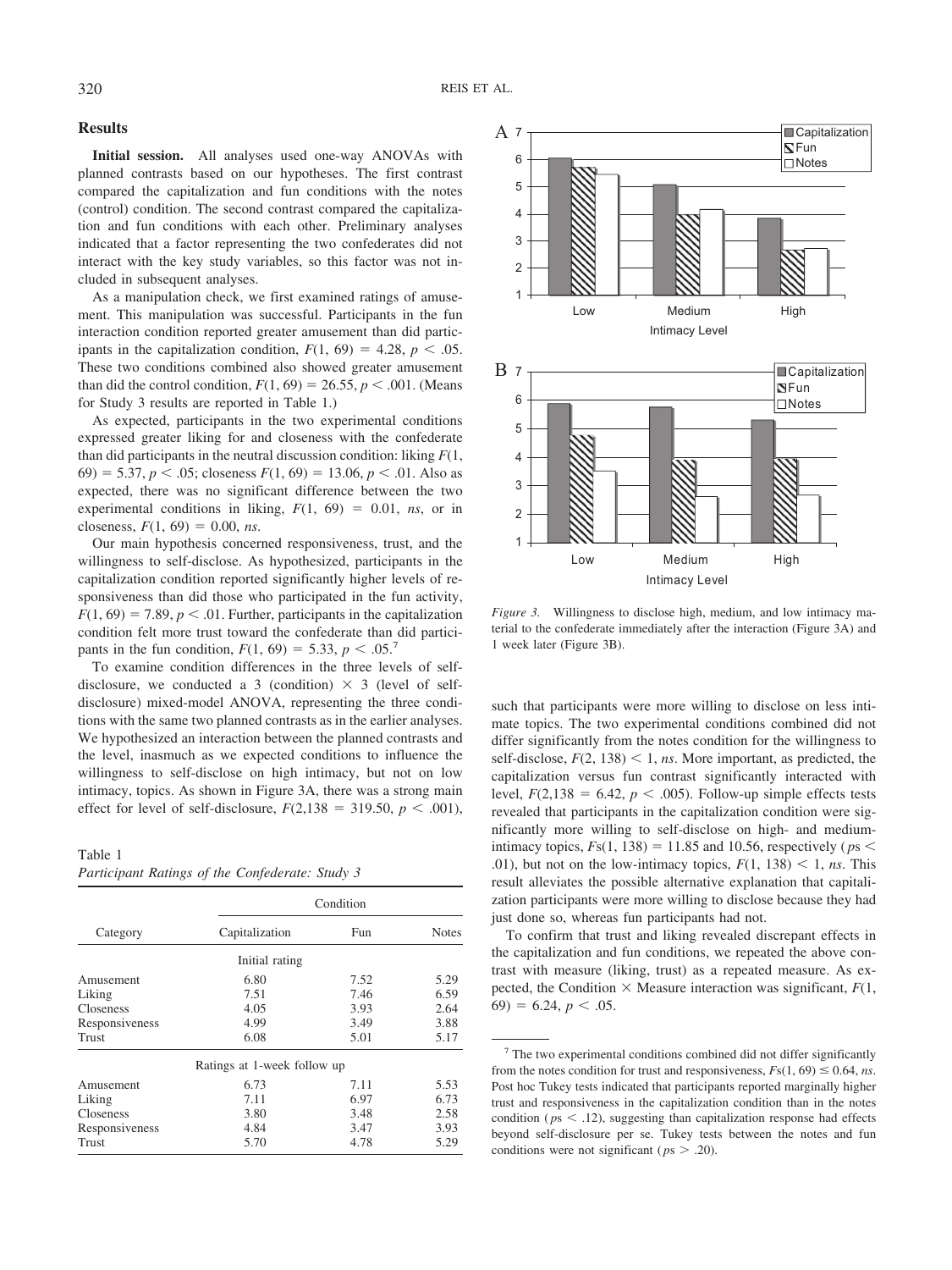**Follow-up session.** At the follow-up session, participants again recalled greater amusement in the fun-interaction condition than in the enthusiastic-response condition, although this difference was not significant,  $F(1, 68) = 1.93$ , *ns*. These two conditions combined again differed from the control condition,  $F(1, 68) =$ 19.77,  $p < .001$ . There continued to be no significant difference between the capitalization and fun conditions in liking and feelings of closeness to the confederate,  $Fs(1, 68) \le 0.25$ , *ns* (see Table 1) for means). Unlike results from the initial session, at follow-up there was no significant difference in liking between the two experimental conditions and the control condition,  $F(1, 68) < 1$ , *ns*. However, participants in the two experimental conditions did on average report feeling closer to the confederate than in the control condition,  $F(1, 68) = 8.26$ ,  $p < .01$ .

At follow-up, perceptions of the confederate's responsiveness were again significantly greater for participants in the capitalization condition than for those in the fun-interaction condition, *F*(1,  $68$ ) =  $6.01$ ,  $p$  < .05, and the parallel difference was nearly significant for trust,  $F(1, 68) = 3.94$ ,  $p < .051$ .<sup>8</sup> In addition, the 3 (condition)  $\times$  3 (level of self-disclosure) mixed-model ANOVA revealed a significant interaction between capitalization versus fun planned contrast and level of self-disclosure,  $F(2, 136) = 4.64$ ,  $p < .02$ . Simple effects tests, as shown in Figure 3B, showed that participants in the capitalization condition were significantly more willing to self-disclose highly and moderately personal information,  $Fs(1, 136) = 6.32$  and 6.22, respectively, ( $p_s < .05$ ), but not less personal information,  $F(1, 136) < 1$ , *ns*.

To confirm that trust and liking revealed discrepant effects in the capitalization and fun conditions, we again repeated the above contrast with measure (liking, trust) as a repeated measure. The Condition  $\times$  Measure interaction was significant,  $F(1, 68) = 9.29$ ,  $p < .01$ .

# **Brief Summary of Experiment 3 and Introduction to Experiment 4**

Experiment 3 demonstrated that capitalization fosters perceived partner responsiveness. Although the capitalization and fun conditions both created a sense of amusement and liking for the confederate, only capitalization increased levels of perceived responsiveness, trust, and willingness to self-disclose on highly and moderately intimate topics. This evidence, along with the controls for ratings of positive affect, adds to our contention that the social resources accrued through enthusiastic listening are distinct of simple affective interpretations.

Experiment 4 was designed to show that capitalization may build social resources for a responsive listener even in an anonymous field setting. In this experiment, participants were approached on the street by an interviewer who asked them to describe the best thing that had happened in the past few years. After the experimenter gave one of four scripted responses, participants were surreptitiously given an opportunity to do something nice for the experimenter by returning an "accidental" overpayment. Theoretically, as argued earlier, enthusiastic responses are likely to heighten feelings of perceived responsiveness and are conducive to communal feelings, which in turn should engender a willingness to benefit the interviewer (M. S. Clark & Mills, 1993; Reis et al., 2004). In other words, responsive listening may build resources for the listener.

In this experiment, we contrasted enthusiastic responses with three other conditions. In a disparaging condition, the interviewer responded derisively to the participant's description. In a neutral condition, which was included to show that simply telling another about a positive event is not sufficient to promote prosocial behavior, the interviewer was plainly matter-of-fact. We also included a positive mood condition (offering a piece of candy) to compare the effects of capitalization experiences with positive moods. Prior studies have shown that positive moods induced by a similar manipulation may increase helping behavior (e.g., Isen & Levin, 1972). The hypothesis was that attentive, enthusiastic responses to the recounting of a personal positive event would produce more prosocial responses than the other conditions.

#### **Method**

Participants. Two hundred and fifty-five undergraduates took part, though due to language problems and experimenter errors, 7 participants were excluded from analyses, resulting in a sample of 248 (138 female, 109 male, 1 sex not recorded;  $M_{\text{age}} = 20.40$ years).

**Procedure.** At three different college campuses, two female experimenters individually approached students who were alone and not talking on a cell phone.<sup>9</sup> The experimenters asked potential participants whether they would be willing to take part in a 5-min study about positive experiences in exchange for \$1. Experimenters explained that the investigators were interested in the varieties of positive experiences people have and how they talk about them. Participants were then asked to recall one of their most positive events from the past few years and to describe the event to the experimenter while the conversation was audio-recorded for later coding. Experimenters responded to the participants' event in one of four randomly determined ways:

*AC feedback.* In this condition, the experimenter reacted with verbal and nonverbal expressions of enthusiasm, positivity, and engagement. For example, the experiment made comments such as "That's really great," and "How exciting," while smiling, making eye contact, and nodding.

*Disparaging feedback.* Experimenters in this condition engaged in conversation with participants, but explicitly questioned the positivity of the participants' events. Verbal and nonverbal expressions indicated difficulty comprehending the positivity of the event. For instance, the experimenter may have said, "What's so positive about that?" and "That's your best event?" in an incredulous voice, while furrowing her brow and frowning.

*Neutral feedback.* In this condition, the experimenter responded neutrally. No verbal or nonverbal expressions of positivity or negativity were given, and experimenters focused solely on taking notes, asking only whether participants had anything else to add.

*Positive mood.* This condition was identical to the neutral feedback condition, except that interviewers offered participants a small (bite-size) piece of candy. At the outset of the interaction, to make the gift personal, the experimenter mentioned that her grand-

<sup>8</sup> Once again the two experimental conditions combined did not differ significantly from the notes condition,  $Fs(1, 68) \le 1$ , *ns*.

<sup>9</sup> One experimenter was aware of the study hypotheses; the other was not. Including this as a factor in the analyses did not alter the results.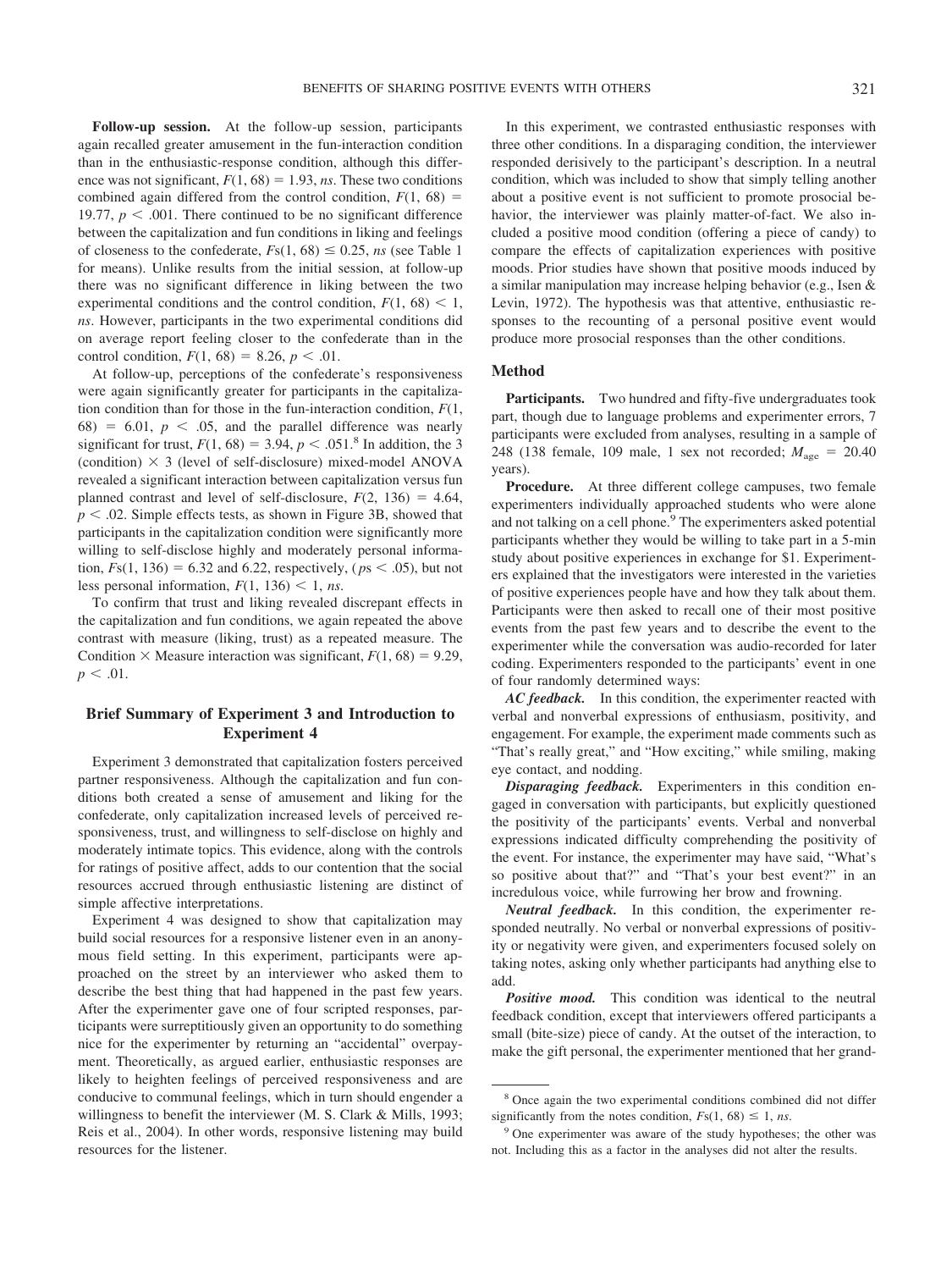mother had just sent her some candy and offered the participant a piece.

After sharing the positive event, participants completed a brief questionnaire about mood and feelings for the interviewer. Next, the interviewer handed the participant an envelope with \$2 (rather than promised \$1) and asked the participant to open it, sign the enclosed receipt, and return the receipt to the interviewer. After handing the envelope to the participant, the experimenter turned away to get a final questionnaire, ensuring that the participant found the extra dollar without the experimenter's notice. When the interviewer turned back to the participant, she noted whether the participant returned the additional dollar. If the participant returned the extra dollar, the interviewer expressed appreciation. If the participant did not return the extra dollar, the interviewer said nothing about the overpayment. Upon completion of the final questionnaire, participants were told the true purpose of the study and thanked.

#### **Measures.**

Affect. After the interview, participants were asked to complete the Positive Affect and Negative Affect Scale (Watson et al., 1988). This scale presented positive and negative adjectives for participants to rate how they felt at that moment.A1(*very slightly/not at all*) to 5 (*extremely*) scale was used. Cronbach's alpha was .81 for positive affect and .82 for negative affect.

*Experimenter evaluation.* The experimenter's enthusiasm and warmth was rated on a 1 (*very slightly/not at all*) to 5 (*extremely*) scale.

### **Results**

**Manipulation checks.** Overall, there were betweenconditions differences in both enthusiasm,  $F(3, 242) = 21.80$ ,  $p \le$ .001, and warmth,  $F(3, 238) = 12.10, p < .001$  (degrees of freedom vary due to missing data). As shown in Table 2, a Tukey test showed that participants in the AC feedback condition rated the interviewer as more enthusiastic than did participants in the disparaging feedback condition or the neutral feedback condition  $(ps \leq .01)$  but did not rate the interviewer as significantly more enthusiastic than did the participants in the positive mood condition. For warmth, a Tukey test showed that participants in the AC feedback condition rated the experimenter as significantly warmer than did participants in the disparaging condition ( $p < .001$ ) but did not rate the experimenter as significantly warmer than did participants in the neutral or positive mood conditions. Note that any lack of difference between AC feedback and the other conditions in ratings of enthusiasm and warmth works against the main hypothesis of this study.

Table 2 *Participant Ratings of the Interviewer: Study 4*

| Category      | Interviewer enthusiasm | Interviewer warmth |
|---------------|------------------------|--------------------|
| AC feedback   | 4.18                   | 4.28               |
| Disparaging   | 3.16 <sub>b</sub>      | 3.48 <sub>h</sub>  |
| Neutral       | $3.77_c$               | 4.08               |
| Positive mood | $3.95_{a,c}$           | 4.18 <sub>z</sub>  |

*Note.* Means in the same column with different subscripts differ significantly from each other.  $AC = active-constructive$ .

**Returning overpayment.** We examined our hypothesis with chi-square analyses. Overall, there were significant differences among the four conditions in whether participants returned the overpayment,  $\chi^2(3, 248) = 13.30, p < .05$ . In the AC feedback condition, 68.3% of the participants returned the \$1 overpayment. This percentage differed from the percentage of participants returning the money in the disparaging condition (35.9%),  $\chi^2(1, 1)$ 124) = 13.01,  $p < .001$ ; neutral condition (47.7%),  $\chi^2(1, 125)$  = 5.44,  $p < .05$ ; and positive mood condition (50.8%),  $\chi^2(1, 119)$  = 3.78,  $p = .052$ . There were no significant differences among the other three conditions, with the exception of a marginal difference between the disparaging and positive mood conditions,  $\chi^2(1)$ ,  $123$ ) = 2.78,  $p < 0.10$ . There was no significant difference in the percentage of men (51%) and women (49%) who returned the \$1, and sex did not significantly qualify the main results.

### **Brief Discussion and Introduction to Study 5**

Study 4 demonstrated that the benefits of an enthusiastic response to reports of good news may be obtained even in minimally involved social interactions. Study 5 was designed to examine whether the specific findings obtained in Studies 1–4 would replicate in natural social interactions. That is, laboratory Experiments 1– 4 were conducted to establish causal effects in capitalization attempts, with strangers and relatively brief interactions. In real life, most capitalization attempts probably involve wellacquainted, interdependent partners. Study 5 was a 2-week daily diary study in which participants were asked to report, each day, what their best and worst events of the day were, whether they had recounted those events to a target person or to another person, and how that target or other person had responded. Although our theoretical focus was on positive events, we also examined negative events for comparison purposes. Consistent with Studies 1 and 2, we hypothesized that recounting good news should lead to increased ratings of those positive events at the conclusion of the diary study. We also hypothesized that consistent with Studies 3 and 4, partner responses perceived to be enthusiastic and supportive would engender a more prosocial orientation toward that partner.

### **Method**

**Participants.** Undergraduates were recruited for a diary study on "daily life events" in exchange for extra credit in one of their psychology courses. Of 217 participants who began the diary, only 3 completed fewer than 6 of the 14 diary days and were excluded from analyses. The remainder of the sample completed at least 9 of 14 days, resulting in a final sample of 214 (141 female, 73 male). Eighty-seven percent of the final sample completed 13 or 14 days. Participants averaged 19.89 years of age  $(SD = 1.39)$ . Participants were run in 10 waves over 1 academic year, six during the fall semester and four during the spring semester.

**Procedure.** Participants were recruited via an online experiment board and attended an initial session in which they selected a target person, completed a set of questionnaires not relevant to the present report, and learned how to access and complete the online diary. Participants were asked to choose a target person with whom they had a meaningful relationship and anticipated communicating every day over the 14 days of the study. The following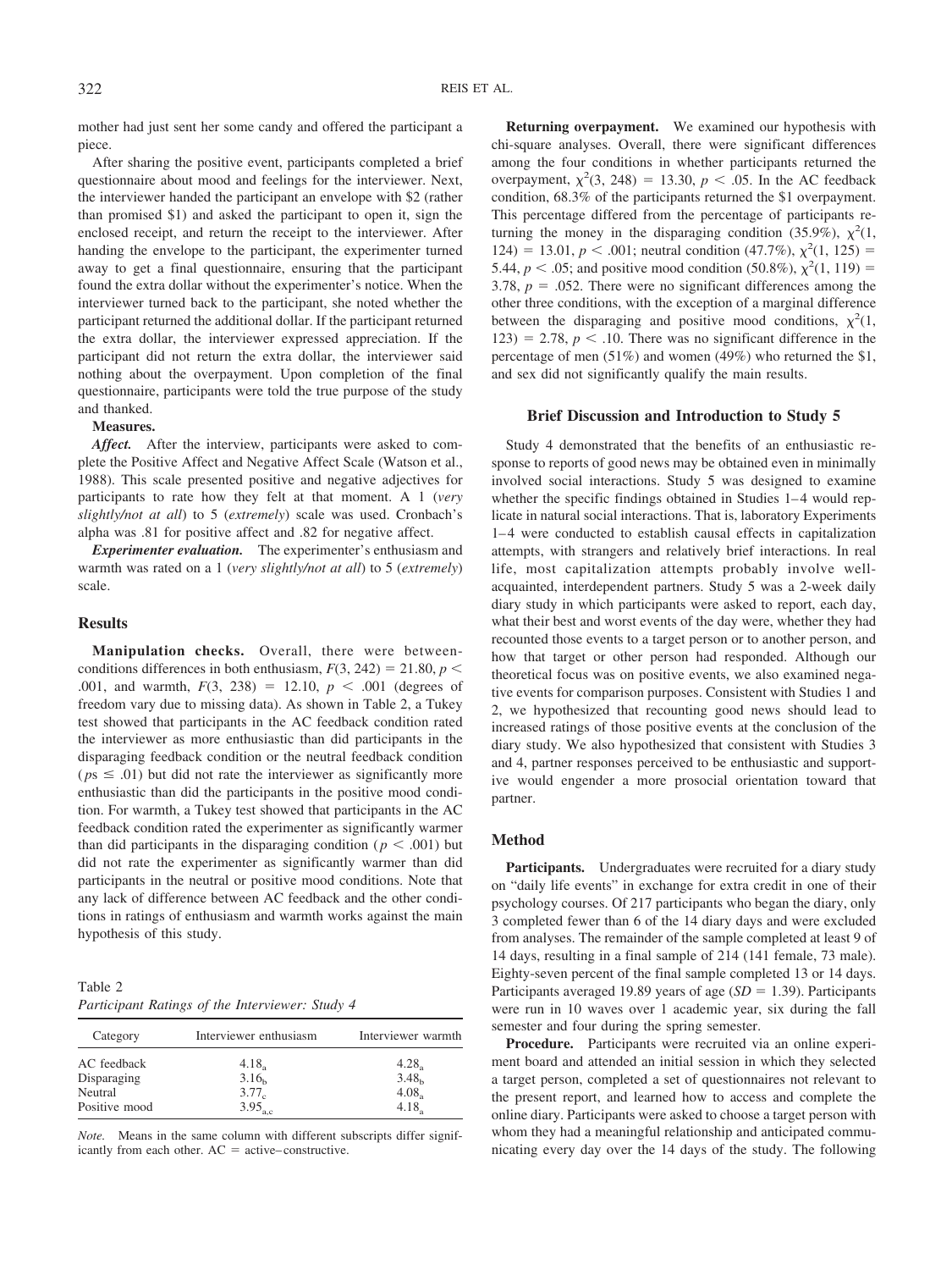targets were reported: 117 close friends, 65 romantic partners, 16 others, and 16 not reported. Beginning that evening and continuing for 13 consecutive evenings, participants were asked to log on to the study website before going to bed and to answer questions about the events of the day. After 14 days, participants returned to a follow-up session to complete the "postcast ratings" of their daily events. Follow-up sessions were held between 1 day and 3 days after the diary protocol had ended.

To encourage timeliness with the diary protocol, on each of the 14 diary days research assistants sent three reminder e-mails to participants containing a link to the diary website. The first reminder was sent at 6:00 p.m., asking participants to complete the diary at the end of the day. If participants had not done so by the following 1:00 a.m., research assistants sent a second reminder e-mail. Diary completion was checked once more at 9:00 a.m. the following morning, and participants who had not yet submitted their diaries were sent a final reminder to complete yesterday's diary by noon. As an incentive, participants earned two lottery tickets for each diary that was completed by 9:00 a.m. the next morning and one lottery ticket if the diary was completed by noon. Lottery tickets were entered into a drawing for cash prizes at the end of each semester.

On average, participants completed 95.5% of the daily diaries. Of the completed diaries, 89.3% were completed by 9:00 a.m. the following morning, 96.8% were completed by noon the following day. We examined the effect of time of diary completion on a set of key variables and found few differences between those who completed the diary before 9:00 a.m. and those who completed it before noon. In additional, to examine possible effects of distraction by other activities, we compared diaries completed in 10 min or less with those that took more than 10 min. There were no significant differences in the key variables.

#### **Materials.**

*Event descriptions.* Each day's diary asked participants to provide a brief, one or two sentence description of "the best thing that happened to you today." Immediately afterward, participants were asked to rate how positive the event was, compared with a typical event, and how important the event was. Both ratings had 1–7 scales, anchored from 1 (*good* and *not important*, respectively) to 7 (*outstanding* and *important*, respectively). The same procedure was followed for the day's "worst problem or concern." For the worst events, the rating scale anchors were (*bad* and *not important*, respectively) to 7 (*exceptionally terrible* and *important*, respectively).

*Capitalization attempts.* Participants were asked whether they had told their target person about their best event of the day. There were three response alternatives: "yes," "no," and "didn't need to, target was involved." This last category allowed us to exclude events involving the target person. Participants were also asked whether they had told someone other than the target about the event.

*Support attempts.* Participants were asked the same questions about their worst event of the day.

*Responses to capitalization attempt.* If they had told their target person about the best event of that day, participants evaluated their target person's response with Gable et al.'s (2004) PRCA scale. The same questions were asked if they had told someone else about the event. To minimize burden, we limited the PRCA to one item per subscale. The AC item was "He/she was very positive; he/she reacted in an enthusiastic and excited way when I told him/her about the event," the PC item was "I know he/she was happy for me, but he/she didn't say much and/or tried not to make a big deal about the event," the AD item was "He/she pointed out problems and downsides, and/or reminded me that there are probably bad aspects to the event too," and the PD item was "He/she seemed disinterested; I got the impression that he/she didn't care much about the event." Items were scored ona1(*not at all*) to 7 (*extremely*) scale. As Gable et al. recommend, a total capitalization score (PRCA) was computed  $(AC - PC - AD - PD)$ , with higher scores reflecting perceptions that the target responded more favorably ( $\alpha = .55$ ).

*Responses to support attempts.* If they had told their target person about the worst event of that day, participants rated their target person's response on two questions: "How helpful was the help or support that your target person provided?" and "How comforting was the help or support that your target person provided?" The same questions were asked if they had told someone else about the day's worst event. Both items were rated on a 1 (*very little*) to 7 (*a great deal*) scale and were summed to provide a single score.

*Prosocial orientation toward partners.* In interdependence theory (e.g., Rusbult, Olsen, Davis, & Hannon, 2001), it is proposed that people reveal propartner orientations by their willingness to respond positively in conflictual or unpleasant situations. We represented this tendency in three questions drawn from Rusbult et al.'s (2001) model, assessing willingness to sacrifice, accommodation, and niceness, respectively: "Today, to what extent did you (or would you) consider giving up something important to yourself to help your target do something important for him/her," "Today, if she/he had done something rude or unpleasant (intentionally or unintentionally), to what extent would you be willing to put aside your hurt feelings and respond nicely?," and "Today, to what extent did you go out of your way to do something nice for him/her?" Each item was rated on a 1 (*very little*) to 7 (*a great deal*) scale, and these ratings were summed into a single index. Participants were also asked how close they had felt to the target on that day, rated ona1(*very little*) to 7 (*a great deal*) scale.

*Postcasting.* During the follow-up session, participants were given a list of the 14 positive and negative events they had reported during the diary portion of the study. They had not been forewarned about this. Participants were asked to rate each event according to how positively (or negatively) they felt about that event "now." The two scales were anchored as follows: for positivity, 1 ( *pretty good*), 4 (*great*), and 7 (*one of the best things ever*); for negativity, 1 (*not that bad*), 4 ( *pretty bad*), and 7 (*one of the worst things ever*).

### **Results**

**Data analysis strategy.** We tested our hypotheses with hierarchical linear modeling (HLM 6.04; Raudenbush, Bryk, & Congdon, 2007). HLM accounts for nonindependence due to each participant providing data for 14 diary days. In addition, HLM allows lagged analyses, examining the effect of today's events controlling for yesterday's values. Within-person effects across days were examined at Level 1, controlling for differences between persons at Level 2. For postcasting, HLM equations were created to model the relationship between postcasted event ratings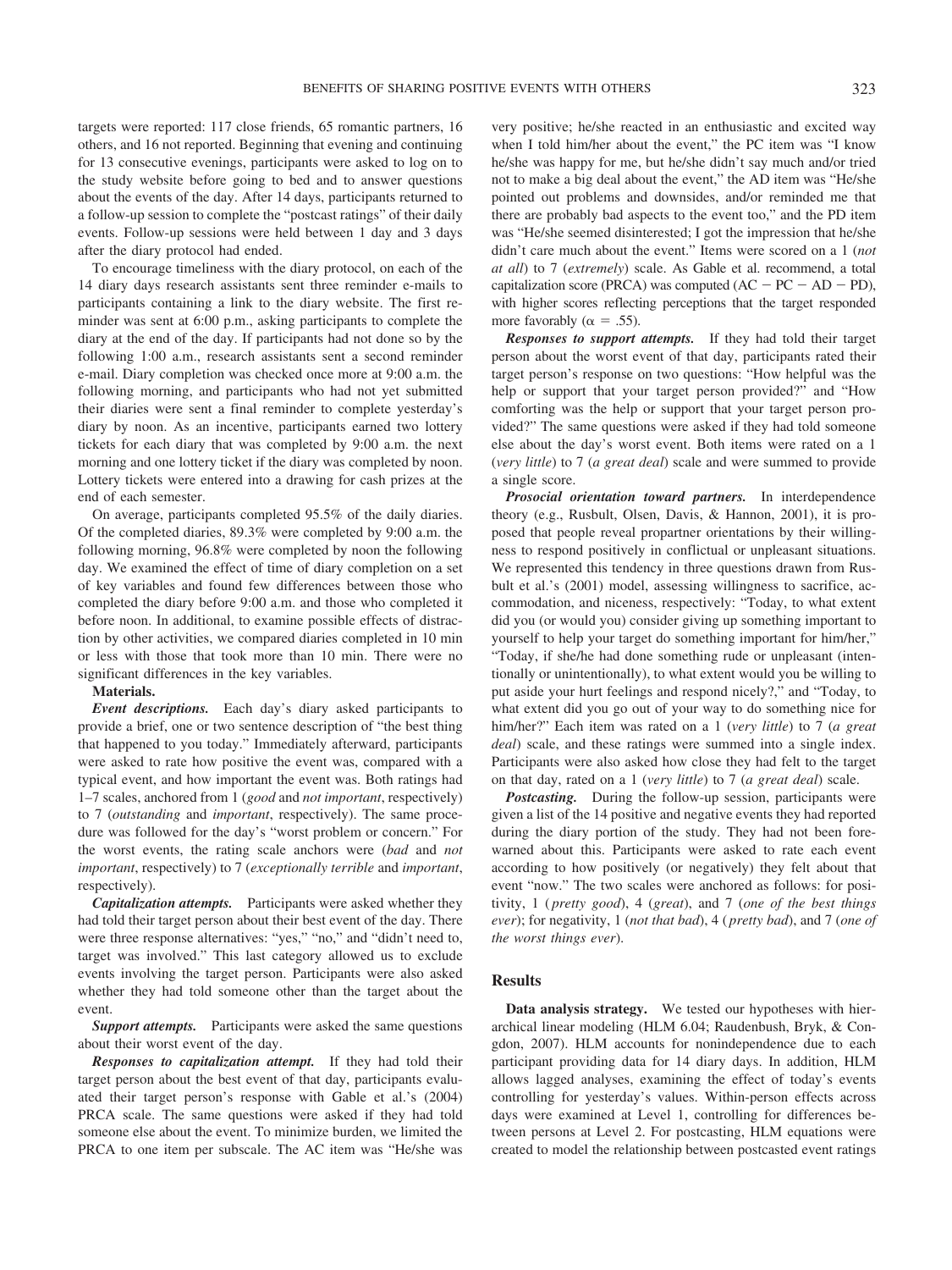and, in separate analyses, (a) whether the participant had told someone about the event (i.e., the target or someone else) and (b) what that person's response was. If the participant had told both the target and someone else, those ratings were averaged. To be certain that our analyses would reflect telling, events in which the target person was involved were considered told only if participants had informed someone else; they were considered not told if no one else was informed. Separate analyses were used for telling and response ratings because no response ratings were collected when no one had been told about the event.

In the analysis for capitalization attempts, the Level 1 (withinperson) equation was

postcast<sub>ij</sub> = 
$$
b_{0j} + b_{1j}(\text{daily\_how\_good}_{ij}) + b_{2j}(\text{tell\_anyone}_{ij})
$$
  
+  $b_{3j}(\text{week}_{ij}) + r_{ij}$ , (1)

where  $b_{0j}$  refers to the intercept (i.e., person j's average postcast ratings of the 14 daily events), whereas  $b_{1i}$ ,  $b_{2i}$ , and  $b_{3i}$ , respectively, refer to slopes between the postcast ratings and how good that event had been rated on the day it occurred, whether they had told anyone about that event, and in which week of the 2-week diary period the event occurred. Error is represented by  $r_{\text{ii}}$ . Ratings of daily\_how\_good were centered on each participant's mean. Tell\_anyone and week were dummy variables (0, 1) and not centered.

The Level 2 (between-persons) equations were as follows.

$$
b_{0j} = g_{00} + u_{0j}.
$$
 (2)

$$
b_{1j} = g_{10} + u_{1j}.
$$
 (3)

$$
b_{2j} = g_{20} + u_{2j}.
$$
 (4)

$$
b_{3j} = g_{30} + u_{3j}.
$$
 (5)

In the first Level 2 equation,  $g_{00}$  represents the average intercept for postcast ratings. In the remaining equations,  $g_{10}$ ,  $g_{20}$ , and  $g_{30}$ represent the average day-level intercepts and slopes for daily event ratings, daily telling, and week, respectively. Random error is reflected by  $u_{xi}$ .

Analyses for response ratings were identical, except that tell\_target was replaced by the averaged response ratings (centered at the participant's mean). An identical pair of analyses was conducted for the telling and response ratings of negative events.

Analyses for daily propartner orientations were somewhat different because we wanted to control for prior day's propartner orientation as well as for the affective value and perceived importance of that day's events. Accordingly, the following Level 1 equation was used:

- Today's\_closeness<sub>ij</sub> =  $b_{0j} + b_{1j}$ (yesterday's\_closeness<sub>ij</sub>)
	- $b_{2j}$ (tell\_target<sub>ij</sub>) +  $b_{3j}$ (how\_good<sub>ij</sub>)  $+ b_{4i}$  good\_event\_importance<sub>ii</sub>)  $+ b_{5i}$ (how\_bad<sub>ii</sub>)  $+ b_{6i}$ (bad\_event\_importance<sub>ii</sub>)  $+ b_{7i}$ (week<sub>ii</sub>) +  $r_{ii}$ , (6)

where  $b_{0i}$  refers to the intercept (i.e., person j's average closeness rating), and  $b_{1j}$ ,  $b_{2j}$ ,  $b_{3j}$ ,  $b_{4j}$ ,  $b_{5j}$ ,  $b_{6j}$ , and  $b_{7j}$ , respectively, refer to slopes between daily closeness ratings and the prior day's closeness, whether they had told the target about that event, how good the day's best event had been, how important the day's best event had been, how bad how important the day's worst event had been, how important the day's worst event had been, and in which week of the 2-week diary period the event occurred. Error is represented by  $r_{ii}$ . Ratings were centered on each participant's mean. Tell\_anyone and week were dummy variables (0, 1) and not centered.

The Level 2 (between-persons) equations were as follows.

$$
b_{0j} = g_{00} + u_{0j}.
$$
 (7)

$$
b_{1j} = g_{10} + u_{1j}.
$$
 (8)

$$
b_{2j} = g_{20} + u_{2j}.
$$
 (9)

$$
b_{3j} = g_{30} + u_{3j}.
$$
 (10)

$$
b_{4j} = g_{40} + u_{4j}.
$$
 (11)

$$
b_{5j} = g_{50} + u_{5j}.
$$
 (12)

$$
b_{6j} = g_{60} + u_{6j}.
$$
 (13)

$$
b_{7j} = g_{70} + u_{7j}.
$$
 (14)

In the first Level 2 equation,  $g_{00}$  represents the average intercept for closeness ratings. In the remaining equations,  $g_{x0}$  represents the average day-level intercepts and slopes for prior day closeness ratings, daily telling, four value and importance ratings, and week, respectively. Random error is reflected by  $u_{xi}$ .

Analyses for response ratings were identical, except that tell\_target was replaced by the averaged response ratings (centered at the participant's mean). An identical pair of analyses was conducted for the telling and response ratings of negative events. The same analyses were conducted for propartner orientations. Days in which targets had been directly involved in the best (or worst) event were treated as missing data.

**Postcasting results.** As predicted and as consistent with Experiments 1 and 2, postcast ratings of positive events were significantly more likely to increase if those events had been told to another person ( $B = 0.15$ ,  $SE = 0.06$ ),  $t(212) = 2.47$ ,  $p < .02$ . This results controls for the positivity of that event, as rated on the day of occurrence  $(B = 0.41, SE = 0.02), t(212) = 19.22, p <$ .001. Also as predicted, postcast ratings of positive events increased if partners' responses had been perceived as enthusiastic  $(B = 0.06, SE = 0.01), t(211) = 3.77, p < .001$ , again controlling for the positivity of that event rated on the day of occurrence  $(B =$ 0.37, *SE* = 0.03),  $t(211) = 12.74$ ,  $p < .001$ . Thus, sharing news about daily positive events with an enthusiastic listener was associated with increased positivity about those events between 2 days and 17 days later.

As for negative events, relating those events to others did not produce significant change in how those events were later rated  $(B = 0.09, SE = 0.06), t(212) = 1.42, p > .15.$  However, the perceived supportiveness of the listener was significantly associated with later ratings ( $B = 0.11$ ,  $SE = 0.04$ ),  $t(207) = 3.09$ ,  $p <$ .005. Both of these results control for the negativity of the event, rated on its day of occurrence, as rated on the day of occurrence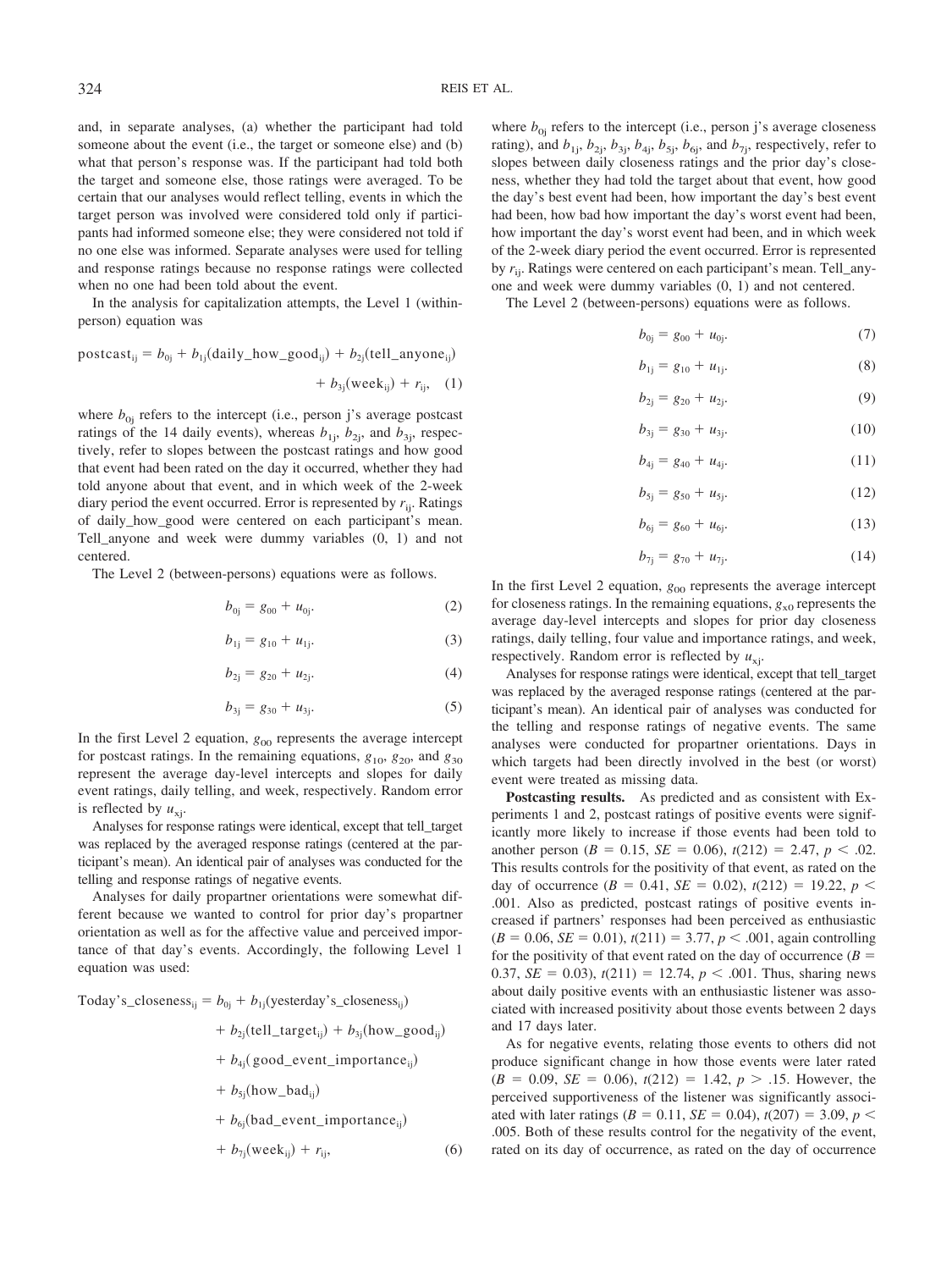$(B = 0.45, SE = 0.02), t(212) = 21.17, p < .001,$  and  $(B = 0.41,$  $SE = 0.03$ ,  $t(207) = 12.06$ ,  $p < .001$ . The positive sign of this coefficient indicates that when partners' responses were perceived as helpful and comforting, later ratings of those events were more negative, suggesting that partners' responses validated participants' views of how bad those events had been, thereby magnifying them. Another explanation is that partner responses, although perceived to be helpful and comforting, may have been a kind of visible support, which in prior research has been associated with increased distress (Bolger, Zuckerman, & Kessler, 2000).

**Propartner orientation results.** Results of these analyses for the key variables are displayed in Table 3. As expected, controlling for the prior day's propartner orientation, telling targets about one's daily positive events was significantly associated with increased propartner orientations ( $B = 0.47$ ,  $p < .001$ ) and felt closeness ( $B = 0.81$ ,  $p < .001$ ). Similarly, the more enthusiastic the partners' response, the greater the increase in propartner orientation (*B* = 0.05, *p* < .001) and felt closeness (*B* = 0.08, *p* < .001).

Findings for negative events were comparable. Telling targets about the day's worst event was significantly associated with increased propartner orientations ( $B = 0.39$ ,  $p < .001$ ) and felt closeness ( $B = 0.68$ ,  $p < .001$ ). Similarly, the more supportive the partners' response, the higher the level of propartner orientation  $(B = 0.14, p < .001)$  and felt closeness  $(B = 0.34, p < .001)$ .<sup>10,11</sup>

### **Brief Discussion of Study 5**

These daily diary results support the findings of the prior laboratory experiments. Consistent with Studies 1 and 2, when participants told others about their best events of the day and when those others responded in an enthusiastic manner, ratings of those events up to 17 days later increased. Relating negative events had no comparable benefit, although comforting responses did appear to validate the participants' view of those events. Consistent with Studies 3 and 4, daily reports of willingness to sacrifice and to accommodate a partner and of felt closeness increased when participants told their partners about those events and when their responses were perceived to be enthusiastic. Relating negative events was associated with similar benefits. Thus, this diary study provides convergent evidence from natural experiences within ongoing relationships for the findings reported earlier from laboratory experiments conducted with previously unacquainted individuals.

#### **General Discussion**

Several prior studies have shown that retelling positive news to another person is associated with higher levels of affective wellbeing. As described earlier, Langston (1994) proposed three marking functions to account for this correlation: increasing memorability, maximizing the event's personal significance, and building social resources. The four experiments and one diary study reported in this article were designed to provide experimental evidence for the latter two mechanisms.

Regarding maximization, Experiment 1 showed that recounting one of the best things to have happened in the past 2 years to an enthusiastic listener led to increased ratings of the positivity of that event but not of another event that had been nominated but not recounted. In contrast, writing about the event in private did not produce a comparable increase, nor did two control conditions. The results of Experiment 2, which directly compared enthusiastic listening with a more passive, distant style of listening, further suggested that it is not merely the act of recounting a positive event that boosted ratings but rather a process of interaction in which personal disclosures are responded to and encouraged by a listener whose enthusiasm implies interest and appreciation. Experiments 3 and 4 also supported the idea that enthusiastic listening is more effective in the capitalization process than neutral listening, although these two studies did not assess postdiscussion ratings of the recounted event. Study 5 similarly showed that temporally delayed ratings of a positive event are also more positive when those events have been shared with others and when those others are perceived to have responded enthusiastically.

Two aspects of this interaction process are likely to be critical. The first, consistent with our model of perceived partner responsiveness (Reis, 2007; Reis et al., 2004), is that enthusiastic responses convey validation, or in other words, the partner's attentive valuing of the material being revealed, and in particular its significance for the self (Gable & Reis, 2006). Several theories and related research indicate that positive feedback from interaction partners may influence self-assessments in a generally favorable way (e.g., Leary & Baumeister, 2000; Shrauger, 1975; Suls et al., 2002), but few of these examine assessments of the event itself. Observing increases in event-specific ratings is theoretically important because it shows that enthusiastic feedback helps people savor the recounted experience, as distinct from increases in mood or more general self-worth. We did not assess self-worth in these studies, so we cannot discount the possibility that general selfworth also increased, but the fact that we compared changes in ratings of the event discussed with changes in ratings of the event not discussed (which should also reflect general self-worth) argues against this possibility.

A second aspect of this interaction process concerns the role of listener feedback in shaping the speaker's account. Audience effects on the communication process are well-known; speakers tune their messages to the social context, varying what is presented according to such factors as personal goals, perceived audience expectations, and impressions that one's comments appear to be creating (e.g., Marsh, 2007; Pasupathi, 2006; Semin, 2000; Zajonc, 1960). These retellings may influence speakers' own impressions and later memories (e.g., Higgins & Rholes, 1978; E. J. Marsh & Tversky, 2004; McCann, Higgins, & Fondacaro, 1991). If so, listeners' enthusiastic responses during the short conversations used in our studies may have encouraged speakers to emphasize positive features of their narratives, thereby increasing postconversation positivity ratings. No such embellishment would be

<sup>10</sup> We also examined sex main effects and interactions involving key study variables. These effects did not surpass what would be expected by chance and did not qualify the major results.

 $11$  Although it would be desirable to include negative and positive events in the same analysis, this was not possible due to the necessity of treating days in which the target was involved in the best or worst event as missing data. Looking only at days for which targets were not involved in both the best and worst daily event results in a much-reduced and unrepresentative data set.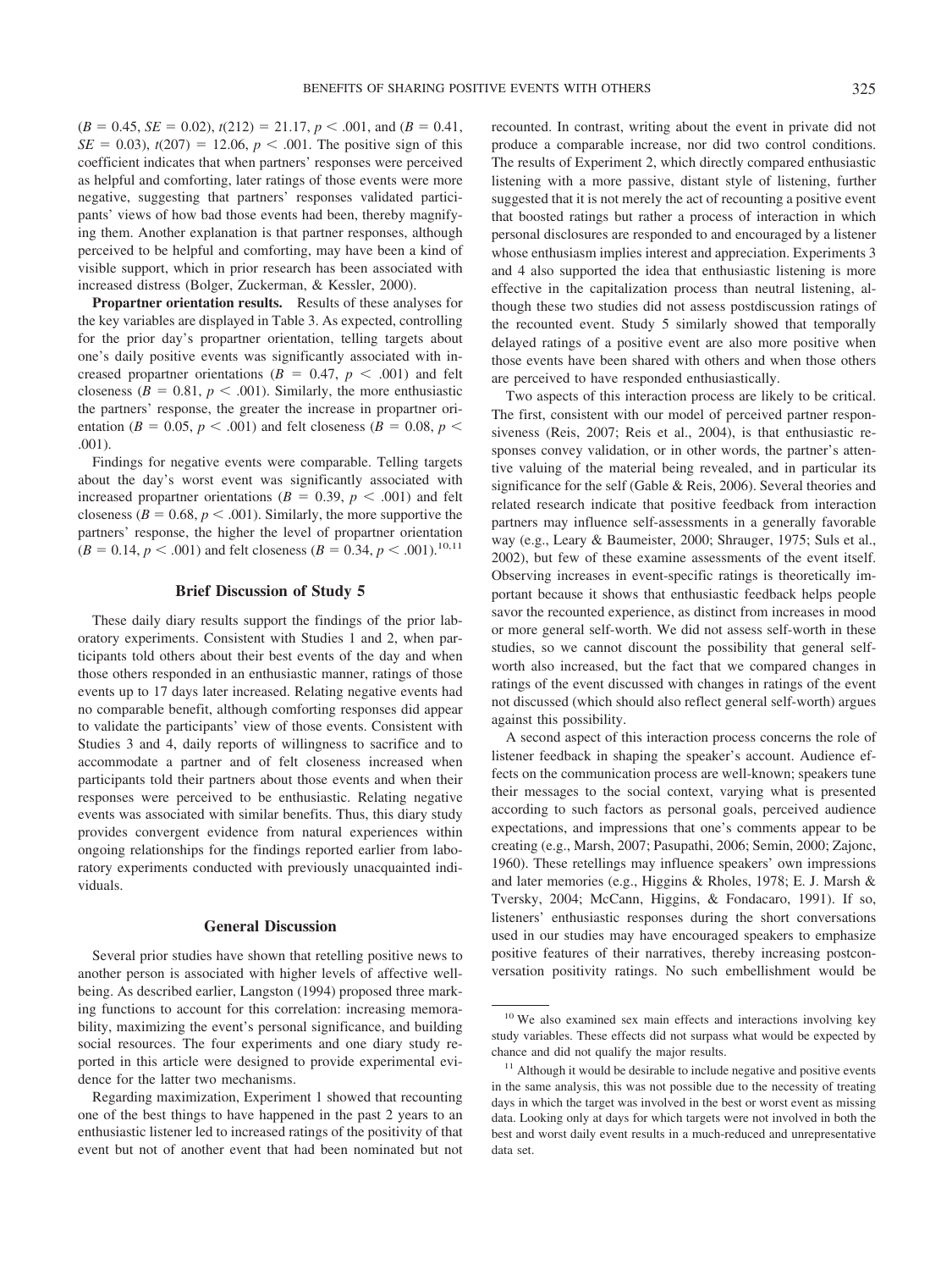|                            |       | Propartner orientation |                  |                             | Felt closeness |                  |
|----------------------------|-------|------------------------|------------------|-----------------------------|----------------|------------------|
| Category                   | В     |                        | $\boldsymbol{p}$ | B                           |                | $\boldsymbol{p}$ |
|                            |       |                        |                  | Today's most positive event |                |                  |
| Yesterday's DV             | 0.084 | 3.12                   | < 0.003          | 0.019                       | 0.73           | $n_{\rm S}$      |
| Tell target                | 0.467 | 7.63                   | < 0.001          | 0.809                       | 10.13          | < 0.001          |
| Yesterday's DV             | 0.055 | 1.70                   | < 0.09           | $-0.003$                    | $-0.10$        | ns               |
| Perceived capitalization   | 0.046 | 3.42                   | < 0.001          | 0.076                       | 4.70           | < 0.001          |
|                            |       |                        |                  | Today's most negative event |                |                  |
| Yesterday's DV             | 0.060 | 2.51                   | < 0.02           | 0.029                       | 1.22           | ns               |
| Tell target                | 0.394 | 7.29                   | < 0.001          | 0.678                       | 9.04           | < 0.001          |
| Yesterday's DV             | 0.064 | 1.99                   | < 0.05           | 0.000                       | 0.01           | ns               |
| Perceived help and comfort | 0.144 | 4.01                   | < 0.001          | 0.337                       | 9.07           | < 0.001          |

| Table 3                                                        |  |  |
|----------------------------------------------------------------|--|--|
| Interpersonal Responses to Capitalization and Support Attempts |  |  |

*Note.* All analyses reported above control for ratings of how good and how important the day's most positive events were, how bad and how important the day's worst negative events were, and week. Variables in a block were included in the same analysis. Degrees of freedom vary from 192 to 213. DV = refers to yesterday's value of the dependent variable, so for the analyses of propartner orientation, it is yesterday's propartner orientation; for closeness, it is yesterday's felt closeness.

expected with neutral feedback, inasmuch as speakers would have no reason to believe that their comments had been received favorably.

Experiments 3 and 4, as well as the diary study, addressed social resources built by the capitalization process. Experiment 3 hypothesized and showed that capitalization led to increased liking, trust, and willingness to self-disclose personal information, whereas fun interactions led only to increased liking. This result was confirmed in the daily diary study, in terms of perceived closeness and adopting a prosocial orientation toward the target person. Experiment 4 demonstrated that even in the superficial setting of a brief street interview, enthusiastic responses to descriptions of personal positive events fostered greater willingness to return an overpayment. Thus, it appears that by supporting speakers' capitalization attempts, listeners may acquire a useful social resource, in the form of increased trust and greater prosocial concern.

Several explanations for this finding are plausible. For one, perceived responsiveness has often been posited to be a reciprocal process, whereby the receipt of need-responsive feedback encourages reciprocation in kind (e.g., Reis & Shaver, 1988), perhaps because of reciprocity norms (Gouldner, 1960) or perhaps because responsive feedback signals the listener's desire for a communal relationship, which itself facilitates a communal response (M. S. Clark & Mills, 1993). Another explanation is that enthusiastic responses suggest lack of envy on the listener's part and motivation to attend supportively to the speaker. As a consequence, enthusiastic responses probably help speakers feel secure and accepted, minimizing the need for self-protection and allowing prosocial responses to emerge (Murray et al., 2006). It is significant that Experiment 3 distinguished trust from liking. Our model, supported by this key result, builds on the assumption that capitalization is another vehicle for self-regulation in relationship contexts and not just a means for managing impressions and pursuing increased liking.

All four experiments in this series were designed to evaluate or control effects attributable to positive affect. Experiments 1, 3, and 4 showed differential responses for capitalization, compared with conditions in which positive affect was induced through noninterpersonal means. Of course, one cannot assume that the mood increase caused by a humorous film (Experiment 1) or candy (Experiment 4) is comparable with the mood increase caused by capitalization interactions, but the fact that these interactions did have demonstrable effects on prosocial outcomes, whereas the film and candy did not, suggests that mood is not the best explanation for our findings. Furthermore, in all four experiments, the primary effects remained significant after controlling for affect ratings. Thus, it seems safe to conclude that these findings cannot be explained by saying that enthusiastic listeners increase one's happiness and positive mood. On the other hand, the process we describe is not unrelated to positive affect, broadly construed. As Gable et al. (2004) and this research demonstrated, capitalization is associated with increased positive mood. Perceiving a partner's enthusiastic response to recounted positive events creates and maintains enjoyable interactions and helps people savor those events. On the other hand, perceiving a partner's disinterest or disparagement is likely to diminish and perhaps even undo the positive affect associated with the event. Thus, we propose that the capitalization process includes elements of the broaden-and-build cycle of positive affect and well-being described by Fredrickson (1998). It should not, however, be reduced to simple positive affect.

### **Limitations**

One limitation of this research stems from our decision to conduct all four experiments with stranger-dyads. In real life, the targets of capitalization attempts are likely to be relationship partners and other close acquaintances, individuals whose responses may be interpreted in the context of previous experiences and expectations. We chose to study stranger-dyads for several reasons, one of which was our goal of experimentally manipulating partner responses. It would be substantially more difficult to make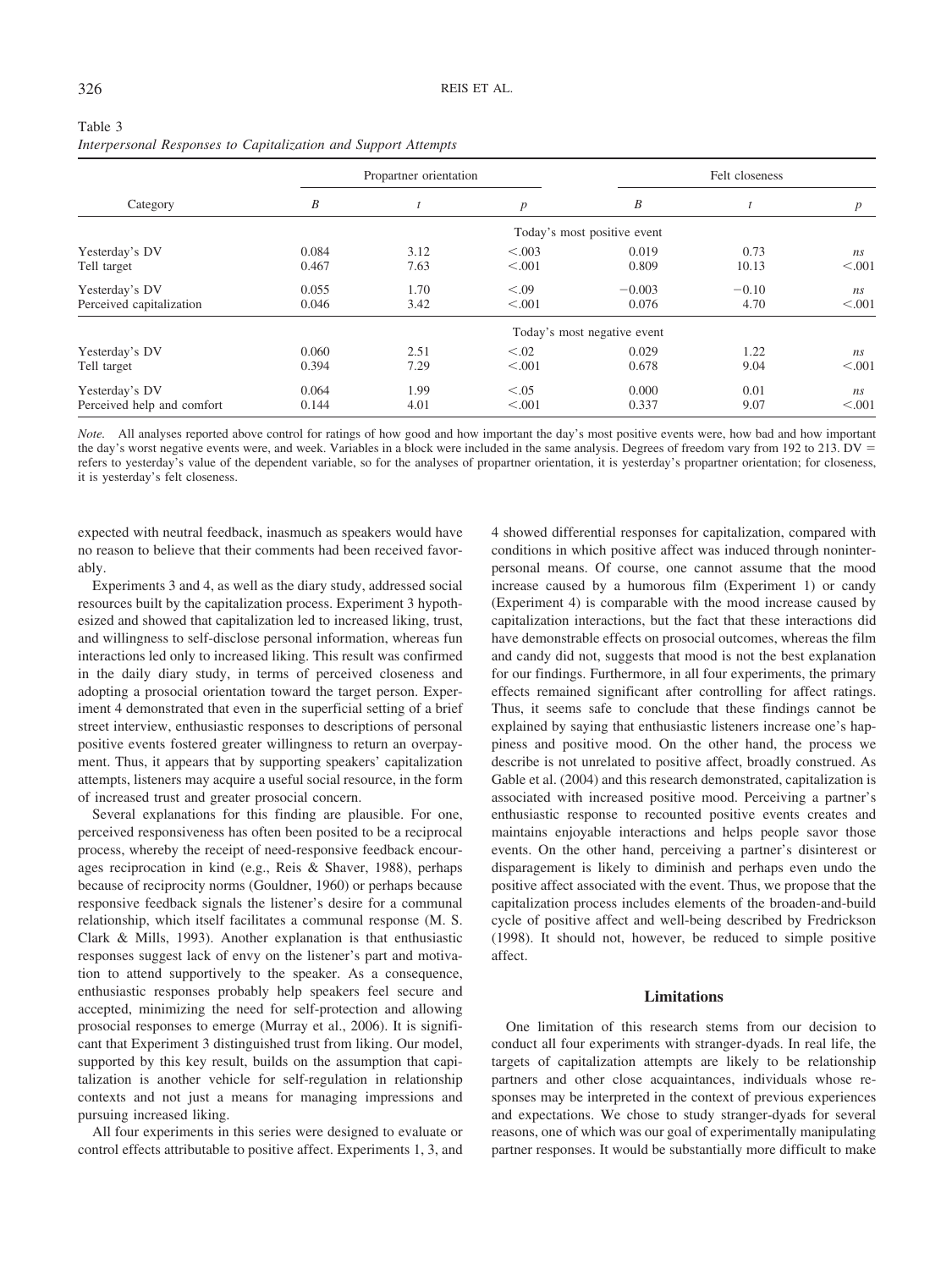such manipulations credible with relationship partners, and even then, responses seem likely to be interpreted in the context of prior experiences and beliefs. Moreover, because relationship partners are intrinsically interdependent, virtually any positive event experienced by one partner has personal implications for the other usually positive but occasionally negative, such as when the partner's self-esteem is threatened or when the good news creates conflicts of interest between partners (e.g., a work promotion with added responsibilities or time away from home; Tesser et al., 1988). This would create potential confounds between actual responses to the retelling and perceived implications for the partner, which we sought to avoid. Furthermore, prior research on capitalization has been correlational, and we wanted to test causal hypotheses. Thus, the use of stranger dyads was in our view necessary, and we see experimental tests of these hypotheses in ongoing relationships as an important next step. Of course, the daily diary study speaks to the generalizability of these experimental findings within ongoing relationships.

Another limitation is that we did not examine the nature of the recounted events. Perhaps different types of events have different effects. For example, enthusiastic responses to events that reflect personal causation (e.g., doing well on a performance) or important self-referent values (e.g., being recognized for community service) may produce stronger effects than impersonal (e.g., winning a lottery) or relatively extrinsic (e.g., successfully completing a mundane task) events. It would also be informative in future research to conduct narrative analyses of capitalization interactions, to determine how the ebb-and-flow of conversation fosters and in turn reflects both participants' experience of responsiveness.

Finally, we acknowledge that these paradigms and manipulations are far from perfect in ruling out other factors that may be operating simultaneously with our constructs. This is often the case in laboratory paradigms that trade-off experimental control for highly engaging manipulations. Nevertheless, we believe that the convergence of results across different settings and methods bolsters confidence in our findings and interpretations (Brewer, 2000).

### **Conclusion**

It is a common and, we suspect, universal human impulse to seek out others when good things happen. Although the recounting of positive events may not have the same urgency as the retelling of negative events, we believe that such sharing is an important but understudied part of the process of building and maintaining close relationships. When the capitalization process goes right, it allows relationship partners not only to savor their own good fortune but to share in that of a partner. On the other hand, when the process goes wrong, it can transform a positive experience into an aversive one. As such, it will be important to further understand how, in a relationship context, good becomes better or worse.

#### **References**

- Altman, I., & Taylor, D. A. (1973). *Social penetration: The development of interpersonal relationships.* New York, NY: Holt, Rinehart, & Winston.
- Argyle, M., & Henderson, M. (1984). The rules of friendship. *Journal of Social and Personal Relationships, 1,* 211–237.
- Aron, A., & Aron, E. N. (1997). Self-expansion motivation and including other in the self. In S. Duck (Ed.), *Handbook of personal relationships: Theory, research, and interventions* (2nd ed., pp. 251–270). Chichester, England: Wiley.
- Aron, A., Aron, E. N., & Smollan, D. (1992). Inclusion of other in the self scale and the structure of interpersonal closeness. *Journal of Personality and Social Psychology, 63,* 596 – 612.
- Beach, S., & Tesser, A. (1995). Self-esteem and the extended selfevaluation maintenance model: The self in social context. In M. H. Kernis (Ed.), *Efficacy, agency, and self-esteem* (pp. 145–170). New York, NY: Plenum Press.
- Bolger, N., Zuckerman, A., & Kessler, R. C. (2000). Invisible support and adjustment to stress. *Journal of Personality and Social Psychology, 79,* 953–961.
- Bosson, J. K., & Swann, W. B., Jr. (2001). The paradox of the sincere chameleon: Strategic self-verification in close relationships. In J. Harvey & A. Wenzel (Eds.), *Close romantic relationships: Maintenance and enhancement* (pp. 67– 86). Mahwah, NJ: Erlbaum.
- Brewer, M. B. (2000). Research design and issues of validity. In H. T. Reis & C. Judd (Eds.), *Handbook of research methods in social psychology* (pp. 3–16). New York, NY: Cambridge University Press.
- Bryant, F. B. (1989). A four-factor model of perceived control: Avoiding, coping, obtaining, and savoring. *Journal of Personality, 57,* 773–797.
- Burton, C. M., & King, L. A. (2004). The health benefits of writing about intensely positive experiences. *Journal of Research in Personality, 38,* 150 –163.
- Carmichael, C. L. (2005). *Responses to relationship-threatening positive events* (Unpublished master's thesis). The University of Rochester, Rochester, NY.
- Carmichael, C. L., Tsai, F. F., Smith, S. M., Caprariello, P. A., & Reis, H. T. (2007). The self and intimate relationships. In C. Sedikides & S. Spencer (Eds.), *The self in social psychology* (pp. 211–225). New York, NY: Psychology Press.
- Clark, L. A., & Watson, D. (1988). Mood and the mundane: Relations between daily life events and self-reported mood. *Journal of Personality and Social Psychology, 54,* 296 –308.
- Clark, M. S., & Mills, J. (1993). The difference between communal and exchange relationships: What it is and is not. *Personality and Social Psychology Bulletin, 19,* 684 – 691.
- Collins, N. L., & Read, S. J. (1994). Cognitive representations of attachment: The content and function of working models. In K. Bartholomew & D. Perlman (Eds.), *Advances in personal relationships* (Vol. 5, pp. 53–90). London, England: Jessica Kingsley.
- Crocker, J., & Park, L. E. (2004). The costly pursuit of self-esteem. *Psychological Bulletin, 130,* 392– 414.
- Crocker, J., & Wolfe, C. T. (2001). Contingencies of self-worth. *Psychological Review, 108,* 593– 623.
- Deci, E. L., La Guardia, J. G., Moller, A. C., Scheiner, M. J., & Ryan, R. M. (2006). On the benefits of giving as well as receiving autonomy support: Mutuality in close friendships. *Personality and Social Psychology Bulletin, 32,* 313–327.
- Deutsch, M., & Solomon, L. (1959). Reactions to evaluations by others as influenced by self-evaluations. *Sociometry, 22,* 93–112.
- Eisenberg, N., & Miller, P. A. (1987). The relation of empathy to prosocial and related behaviors. *Psychological Bulletin, 101,* 91–119.
- Festinger, L. (1954). A theory of social comparison processes. *Human Relations, 7,* 117–140.
- Fonagy, P., Gergely, G., Jurist, E., & Target, M. (2002). *Affect regulation, mentalization, and the development of the self.* New York, NY: Other Press.
- Fraley, B., & Aron, A. (2004). The effect of a shared humorous experience on closeness in initial encounters. *Personal Relationships, 11,* 61–78.
- Fredrickson, B. L. (1998). What good are positive emotions? *Review of General Psychology, 2,* 300 –319.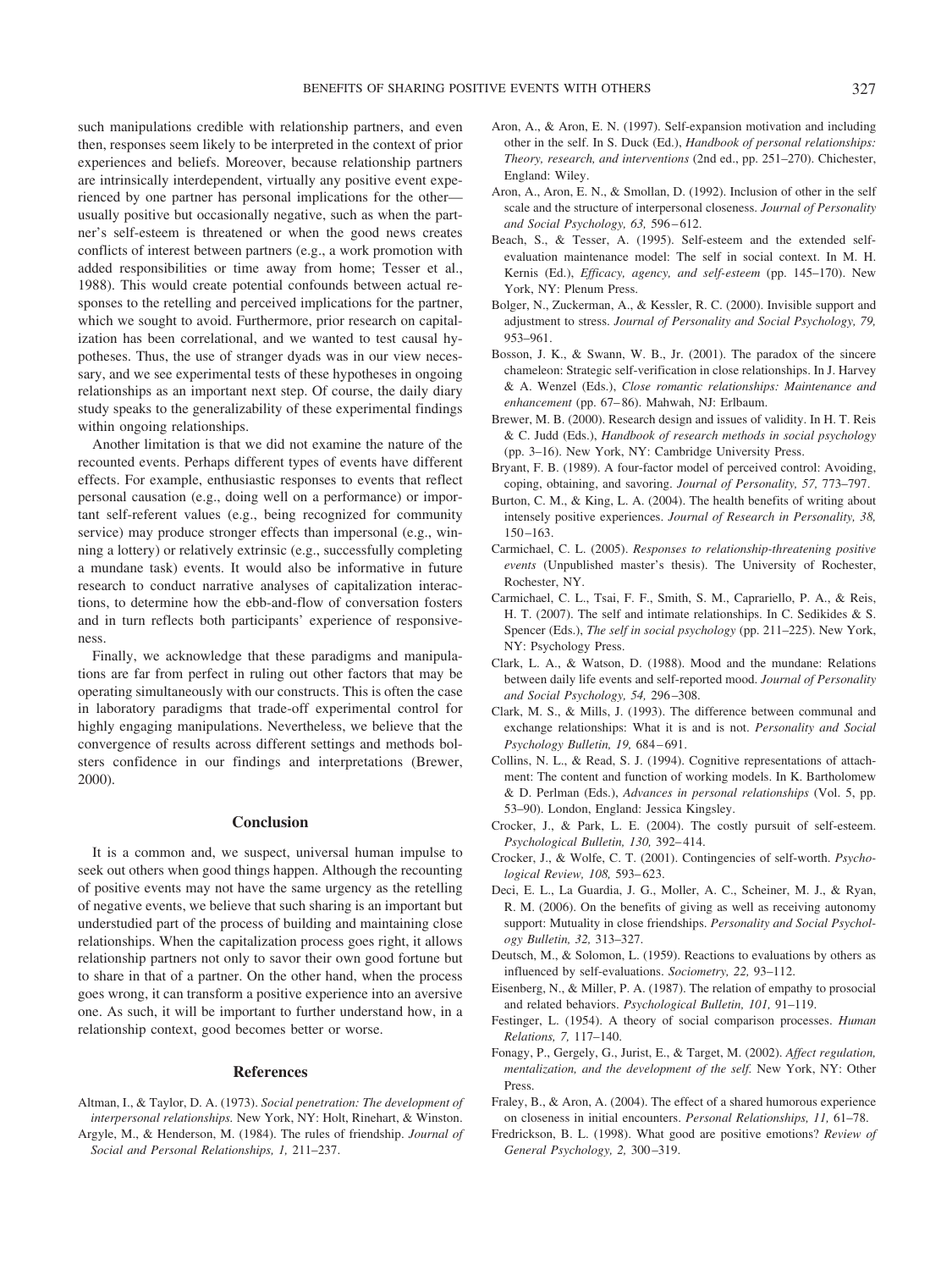- Fredrickson, B. L., & Branigan, C. (2005). Positive emotions broaden the scope of attention and thought–action repertoires. *Cognition & Emotion, 19,* 313–332.
- Gable, S., Gonzaga, G., & Strachman, A. (2006). Will you be there for me when things go right? Supportive responses to positive event disclosures. *Journal of Personality and Social Psychology, 91,* 904 –917.
- Gable, S. L., & Reis, H. T. (2006). Intimacy and the self: An iterative model of the self and close relationships. In P. Noller & J. A. Feeney (Eds.), *Close relationships: Functions, forms and processes* (pp. 211– 225). New York, NY: Psychology Press.
- Gable, S. L., & Reis, H. T. (in press). Good news! Capitalizing on positive events in an interpersonal context. In M. P. Zanna (Ed.), *Advances in experimental social psychology.*
- Gable, S. L., Reis, H. T., Impett, E., & Asher, E. R. (2004). What do you do when things go right? The intrapersonal and interpersonal benefits of sharing positive events. *Journal of Personality and Social Psychology, 87,* 228 –245.
- Gallese, V., Eagle, M. N., & Migone, P. (2007). Intentional attunement: Mirror neurons and the neural underpinnings of interpersonal relations. *Journal of the American Psychoanalytic Association, 55,* 131–176.
- Goethals, G. R., & Darley, J. (1977). Social comparison theory: An attributional perspective. In J. Suls & R. Miller (Eds.), *Social comparison processes: Theoretical and empirical perspectives* (pp. 259 –278). Washington, D. C.: Hemisphere.
- Gouldner, A. (1960). The norm of reciprocity: A preliminary statement. *American Sociological Review, 25,* 161–178.
- Hatfield, E., Cacioppo, J. T., & Rapson, R. L. (1994). *Emotional contagion.* New York, NY: Cambridge University Press.
- Higgins, E. T., & Rholes, W. S. (1978). "Saying is believing": Effects of message modification on memory and liking for the person described. *Journal of Experimental Social Psychology, 14,* 363–378.
- Iida, M., Seidman, G., Shrout, P. E., Fujita, K., & Bolger, N. (2008). Modeling support provision in intimate relationships. *Journal of Personality and Social Psychology, 94,* 460 – 478.
- Isen, A. M., & Levin, P. F. (1972). Effect of feeling good on helping: Cookies and kindness. *Journal of Personality and Social Psychology, 21,* 384 –388.
- Jaremka, L., Gabriel, S., & Carvallo, M. (2008). *What makes us feel the best also makes us feel the worst: The emotional impact of independent and social experiences*. Unpublished manuscript, University of California, Santa Barbara.
- Johnson, E., & Tversky, A. (1983). Affect, generalization, and the perception of risk. *Journal of Personality and Social Psychology, 45, 20–31.*
- Johnson-George, C. E., & Swap, W. C. (1982). Measurement of specific interpersonal trust: Construction and validation of a scale to assess trust in a specific other. *Journal of Personality and Social Psychology, 43,* 1306 –1317.
- Jourard, S. M. (1971). *Self-disclosure: An experimental analysis of the transparent self.* New York, NY: Wiley.
- Kenny, D. A. (1994). *Interpersonal perception: A social relations analysis.* New York, NY: Guilford.
- Kirkpatrick, L. A., & Shaver, P. R. (1988). Fear and affiliation reconsidered from a stress and coping perspective: The importance of cognitive clarity and fear reduction. *Journal of Social and Clinical Psychology, 7,* 214 –233.
- Kohut, H. (1971). *The analysis of the self.* New York, NY: International Universities Press.
- Langston, C. A. (1994). Capitalizing on and coping with daily life events: Expressive responses to positive events. *Journal of Personality and Social Psychology, 67,* 1112–1125.
- Laurenceau, J. P., Barrett, L. F., & Pietromonaco, P. (1998). Intimacy as an interpersonal process: The importance of self-disclosure, partner disclosure, and perceived partner responsiveness in interpersonal exchanges. *Journal of Personality and Social Psychology, 74,* 1238 –1251.
- Laurenceau, J. P., Barrett, L. F., & Rovine, M. J. (2005). The interpersonal process model of intimacy in marriage: A daily diary and multilevel modeling approach. *Journal of Family Psychology, 19,* 314 –323.
- Leary, M. R., & Baumeister, R. F. (2000). The nature and function of self-esteem: Sociometer theory. In M. P. Zanna (Ed.), *Advances in experimental social psychology,* (Vol. 32, pp. 1–62). San Diego, CA: Academic Press.
- Levenson, R. W., & Ruef, A. M. (1997). Physiological aspects of emotional knowledge and rapport. In W. J. Ickes (Ed.), *Empathic accuracy* (pp. 44 –72). New York, NY: Guilford Press.
- Lin, Y. C. (1992). *The construction of the sense of intimacy from everyday social interaction.* (Unpublished doctoral dissertation). The University of Rochester, Rochester, New York.
- Lyubomirsky, S., Sousa, L., & Dickerhoof, R. (2006). The costs and benefits of writing, talking, and thinking about life's triumphs and defeats. *Journal of Personality and Social Psychology, 90,* 692–708.
- Marsh, E. J. (2007). Retelling is not the same as recalling: Implications for memory. *Current Directions in Psychological Science, 16,* 16 –20.
- Marsh, E. J., & Tversky, B. (2004). Spinning the stories of our lives. *Applied Cognitive Psychology, 18,* 491–503.
- Mayer, J. D., & Gaschke, Y. N. (1988). The experience and metaexperience of mood. *Journal of Personality and Social Psychology, 55,* 102–111.
- McCann, C. D., Higgins, E. T., & Fondacaro, R. A. (1991). Primacy and recency in communication and self-persuasion: How successive audiences and multiple encodings influence subsequent evaluative judgments. *Social Cognition*, 9, 47-66.
- Murray, S. L., Holmes, J. G., & Collins, N. L. (2006). Optimizing assurance: The risk regulation system in relationships. *Psychological Bulletin, 132,* 641– 666.
- Neff, L. A., & Karney, B. R. (2002). Judgments of a relationship partner: Specific accuracy but global enhancement. *Journal of Personality, 70,* 1079 –1112.
- Neff, L. A., & Karney, B. R. (2005). To know you is to love you: The implications of global adoration and specific accuracy for marital relationships. *Journal of Personality and Social Psychology, 88, 480-497*.
- Pasupathi, M. (2006). Silk from sows' ears: Collaborative construction of everyday selves in everyday stories. In D. P. McAdams, R. Josselson, & A. Lieblich (Eds.), *Identity and story: Creating self in narrative* (pp. 129 –150). Washington, DC: American Psychological Association.
- Pasupathi, M., & Rich, B. (2005). Inattentive listening undermines selfverification in personal storytelling. *Journal of Personality, 73,* 1051– 1086.
- Pennebaker, J. W. (2003). Writing about emotional experiences as a therapeutic process. In P. Salovey & A. J. Rothman (Eds.), *Social psychology of health* (pp. 362–388). New York, NY: Psychology Press.
- Raudenbush, S. W., Bryk, A. S., & Congdon, R. T. (2007). *HLM 6: Hierarchical linear and nonlinear modeling*. Chicago, IL: Scientific Software International.
- Reis, H. T. (2006). *The Perceived Partner Responsiveness Scale* (Unpublished manuscript). The University of Rochester, Rochester, NY.
- Reis, H. T. (2007). Steps toward the ripening of relationship science. *Personal Relationships, 14,* 1–23.
- Reis, H. T., Clark, M. S., & Holmes, J. G. (2004). Perceived partner responsiveness as an organizing construct in the study of intimacy and closeness. In D. J. Mashek & A. Aron (Eds.), *Handbook of closeness and intimacy* (pp. 201–225). Mahwah, NJ: Erlbaum.
- Reis, H. T., & Gable, S. L. (2003). Toward a positive psychology of relationships. In C. L. Keyes & J. Haidt (Eds.), *Flourishing: The positive person and the good life* (pp. 129 –159). Washington, DC: American Psychological Association.
- Reis, H. T., & Patrick, B. C. (1996). Attachment and intimacy: Component processes. In A. Kruglanski & E. T. Higgins (Eds.), *Social psychology: Handbook of basic principles* (pp. 523–563). New York, NY: Guilford.